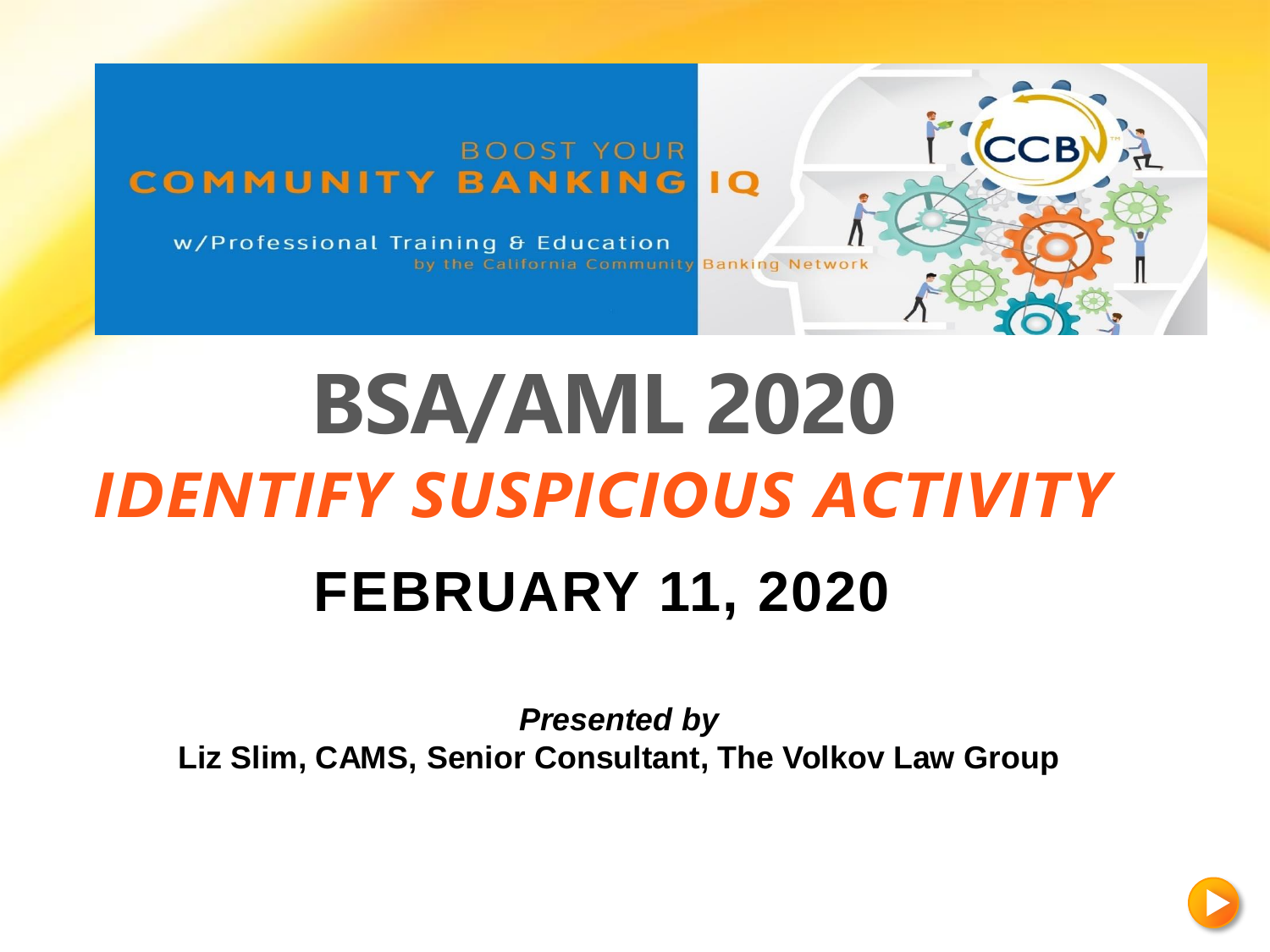#### AGENDA



**CALIFORNIA COMMUNITY BANKING NETWORK** 

- Definition and Purpose of a SAR
- Suspicious Case Studies
- SAR Investigations
- Suspicious Activity Reports Requirements
- SAR Requirements
- FinCEN Numbers of SARs filed
- Penalties and Enforcement Actions
- Resources

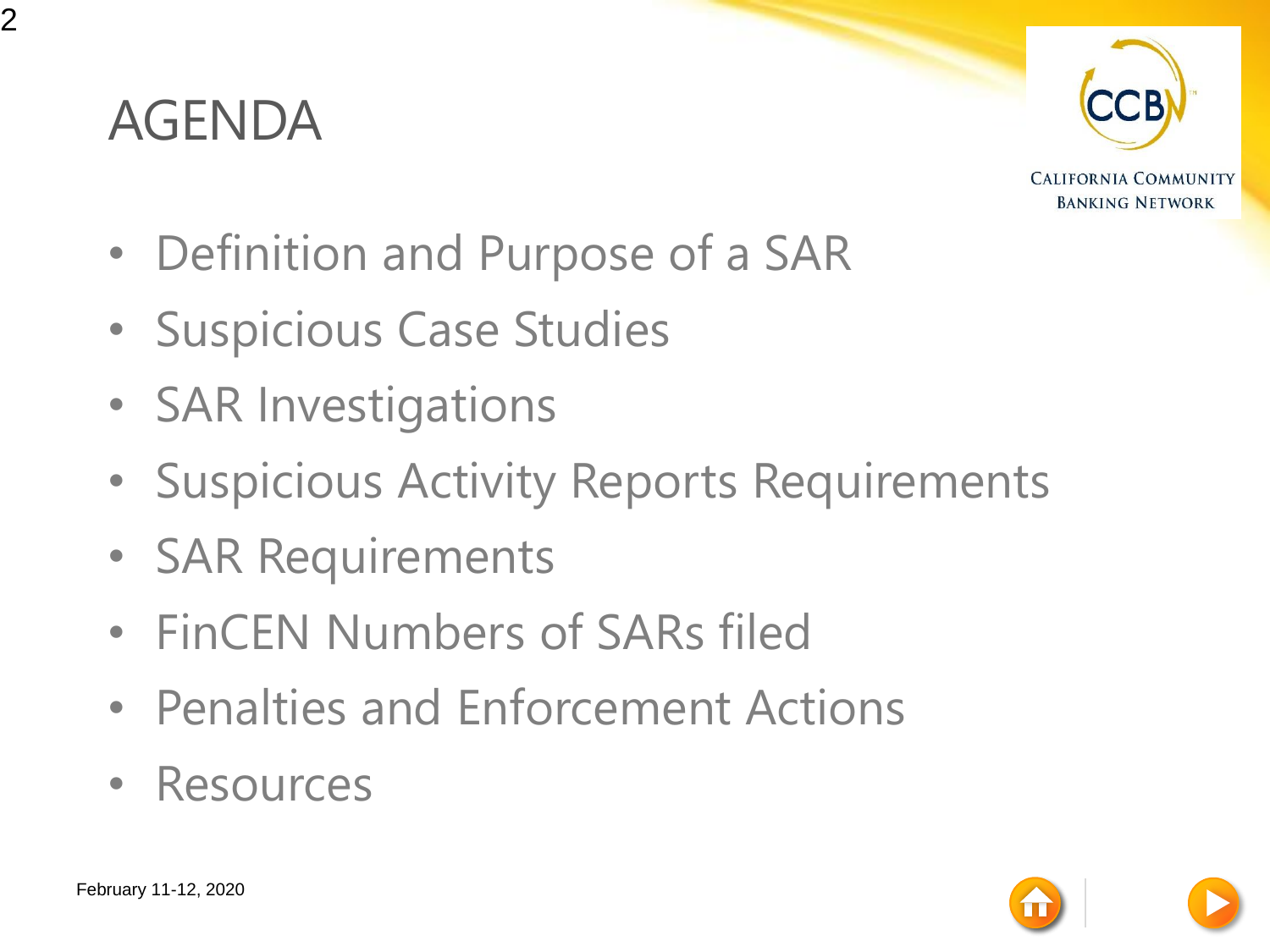## SUSPICIOUS ACTIVITY REPORTS (SAR)



**CALIFORNIA COMMUNITY BANKING NETWORK** 

SAR is required reporting to the Financial Crime Enforcement Network (FinCEN) by a financial institution when there is a suspected case of money laundering or financial fraud.

Suspicious transactions are varied and appear in many forms for example:

- Money laundering
- Terrorist financing
- Financial fraud
- Cash transactions fall under the required CTR reporting threshold
- Bulk transactions
- Transactions that don't match with expected volumes when compared to peer businesses or customers
- Unusually large number of wire transfers to high risk country
- Complex transactions indicating customer may be "layering" the funds to disguise source of funds



3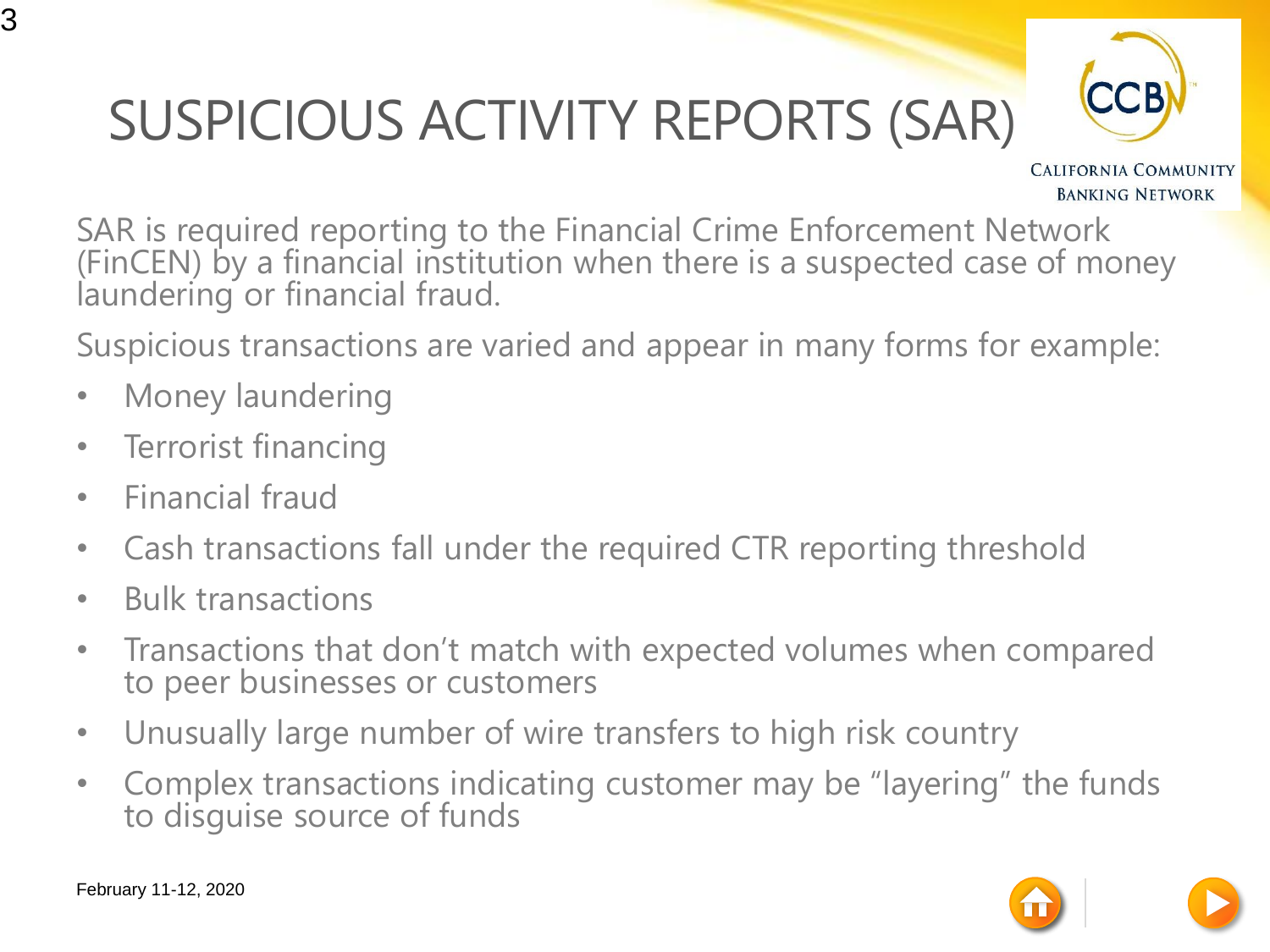



**CALIFORNIA COMMUNITY BANKING NETWORK** 

SARs allow law enforcement agencies to identify and prosecute significant money laundering, financial crime and other illegal schemes.

- Data identifies emerging threats through patterns and trends.
- Data on SARs provides information to law enforcement on an existing case or to establish a criminal investigation.
	- For example: legal names, street address, email address, IP address, phone numbers, identification, bank account numbers, bank locations, types of instruments used, etc.
	- SARs identify and analyze emerging trends such as:
		- Business Email Compromise
		- Elder Financial Abuse
		- Internet Scams



4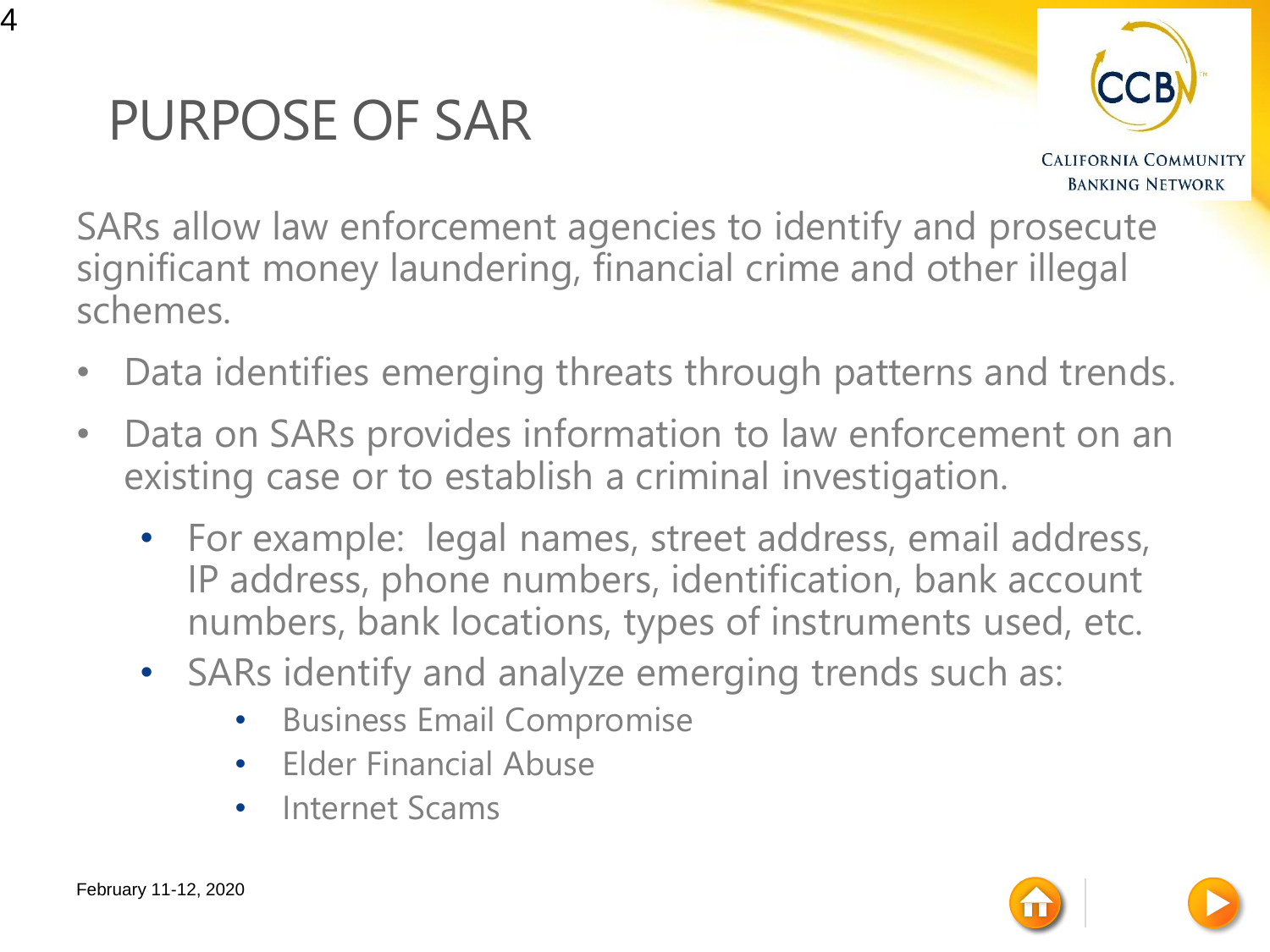#### SUSPICIOUS CASE STUDIES EXERCISE: IS THIS SUSPICIOUS?

- 1. Unemployed homemaker receives ACH credits from PayPal aggregating to \$25,000 per month. She withdraws \$5000 in cash every Friday.
- 2. Customer sells his RV for \$60,000 in cash and proceeds to deposit \$6,000 in cash to his checking account for 10 consecutive days.
- 3. Professional NBA player withdraws \$100,000 in cash.
- 4. Liquor store owner has a private ATM on site at the store and requests \$5,000 in \$100 bills to replenish the ATM cartridge.
- 5. \$50,000 Escrow check is deposited by customer. Withdrawals of \$7,000 in cash conducted over 2 weeks totaling \$49,000. Client states he is remodeling his home.
- 6. College student opens a checking account with \$100 cash. Account is dormant for 3 months. On the  $4<sup>th</sup>$  month total of 5 wires at \$9,965 each are received from the same originating bank in the Bahamas over a 10 day period by different originators. Student wires a total of \$45,000 to an unknown individual in Ukraine.

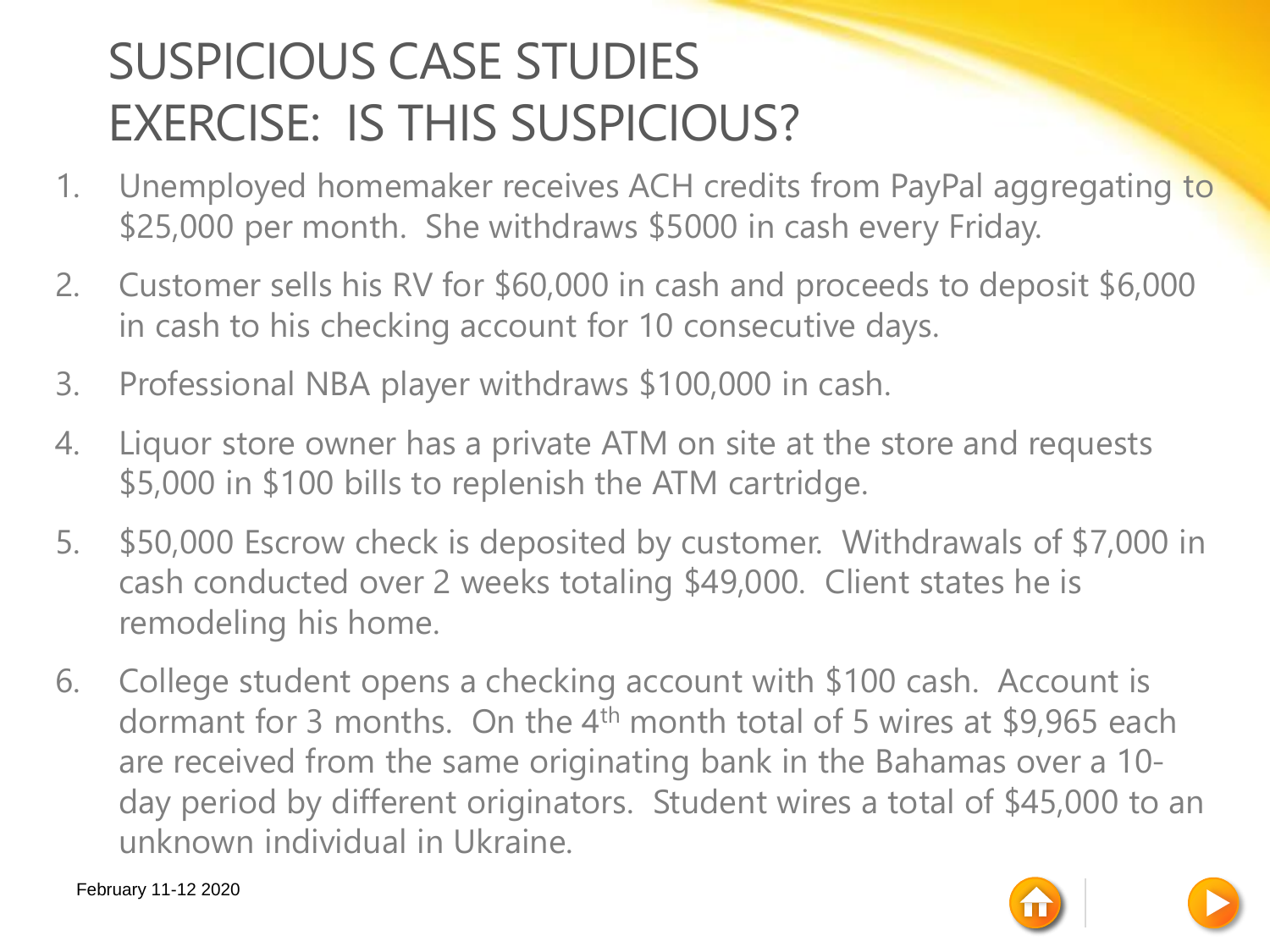#### SUSPICIOUS CASE STUDIES EXERCISE: WHAT WOULD YOU DO?

Mr. Jones is a retired engineer from Lockheed and has monthly direct deposit of his retirement pension in the amount of \$5,000 going to his checking account. He maintains an average balance of \$30,000 in his checking account and has a savings account with a balance of \$300,000. Other than normal monthly living expenses, there is no unusual activity conducted in his account.

One morning, Mr. Jones walks into the bank and requests a wire be sent to Malaysia for \$10,000 to an individual named Tammy Lin. Within the next 3 weeks, Mr. Jones has transferred funds from his savings account for the purpose of remitting funds to Malaysia for the benefit of Tammy totaling \$80,000.

The teller inquires why Mr. Jones is sending so much money to Malaysia and Mr. Jones shares that he met someone on the internet and Tammy is his fiancé. Tammy's mother is ill and their home needs repair, so he is sending funds to assist her.

#### *What are the red flags and what would you do as an investigator?*

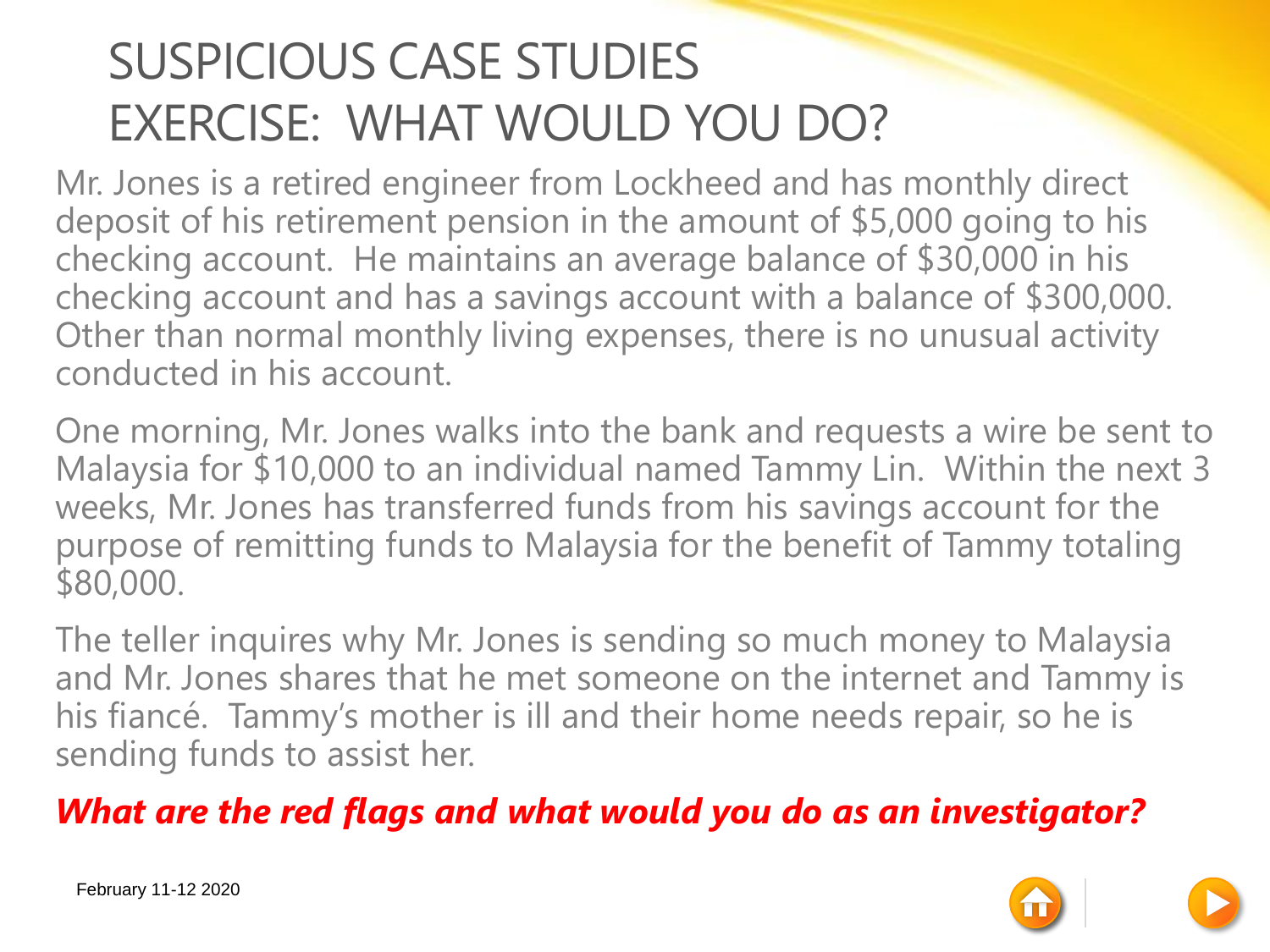

**CALIFORNIA COMMUNITY BANKING NETWORK** 

Workflow Management:

- 1. Alerting: process of identifying potential suspicious activity through various means.
	- Business referrals
	- Transaction monitoring system through generated alerts for review



7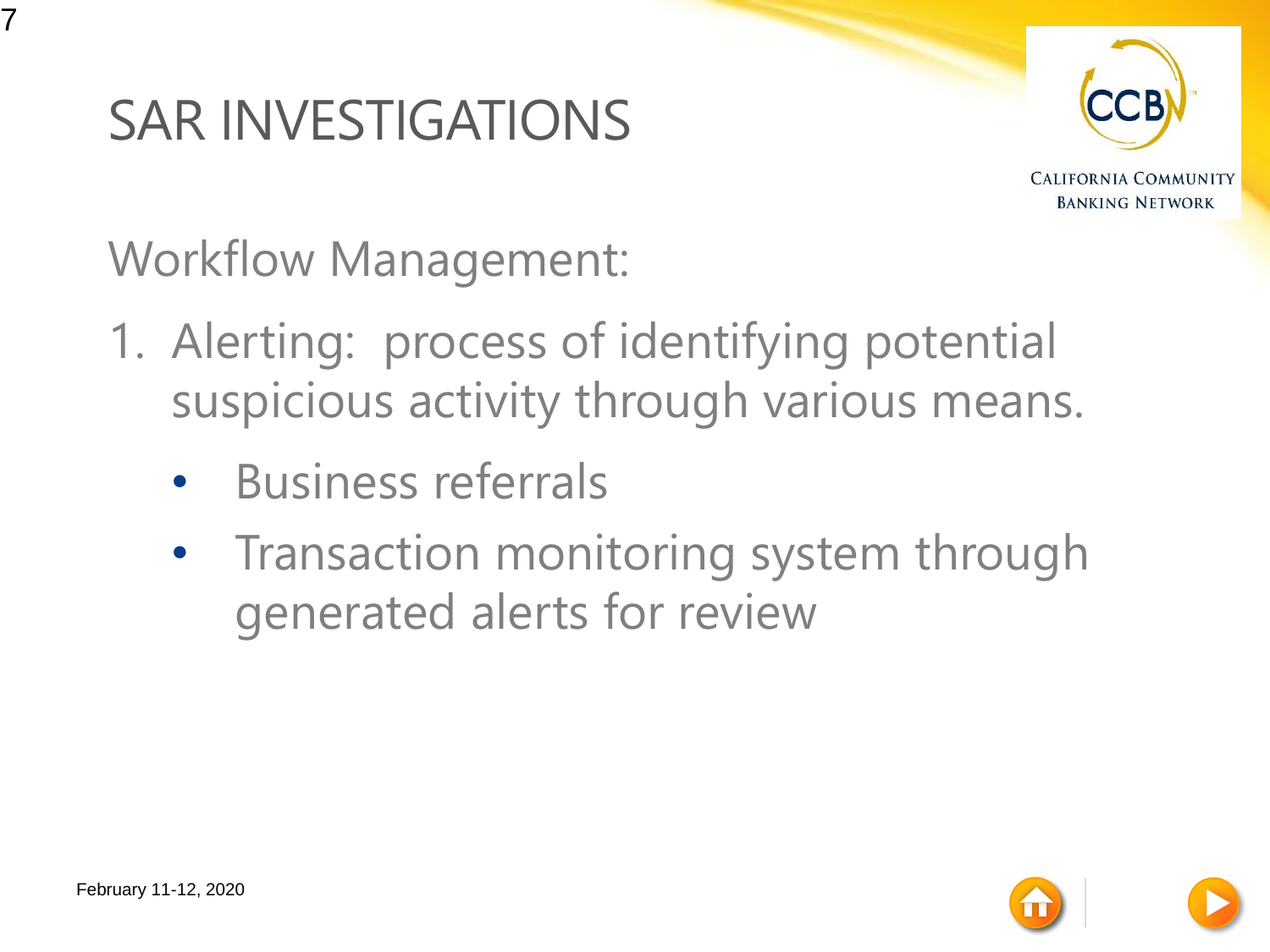

**CALIFORNIA COMMUNITY BANKING NETWORK** 

- 2. Conduct Financial Investigations
	- a. Investigative mindset: understand crime problems, risks and vulnerable factors, understand reasonable factors, etc.
	- b. Follow bank's policy and procedures
	- c. Case management system
	- d. Investigative tools
	- e. Documentation

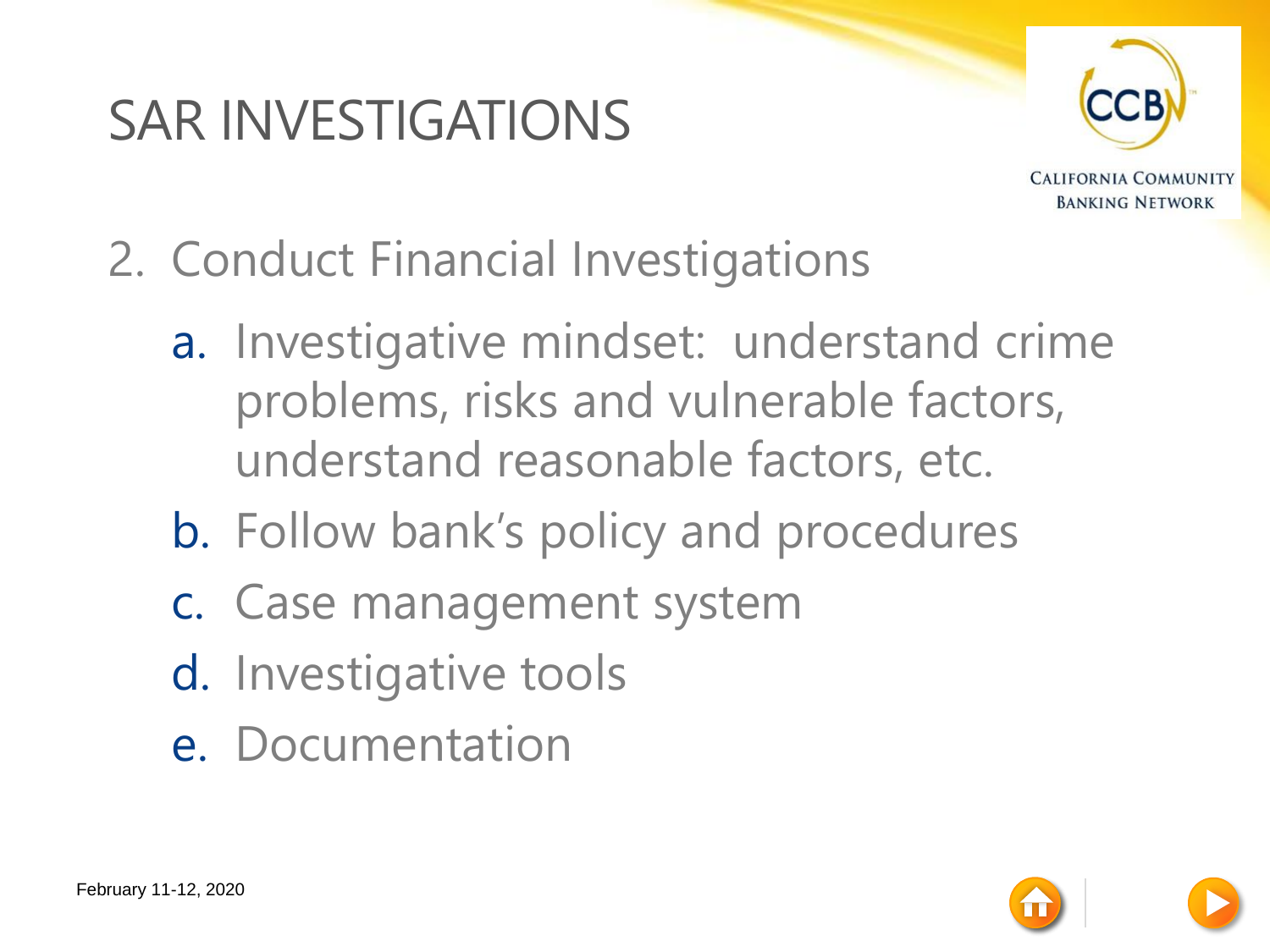

**CALIFORNIA COMMUNITY BANKING NETWORK** 

- 3. Investigative Follow-up
	- a. Validation of activity
		- i. Reasonable or out of pattern & not normal
	- b. Vigilance, is there more to the case
	- c. Follow-up with business line for additional information
		- i. Business line or customer becomes intimidating with line of questions presented
		- ii. Maintain composure and focus

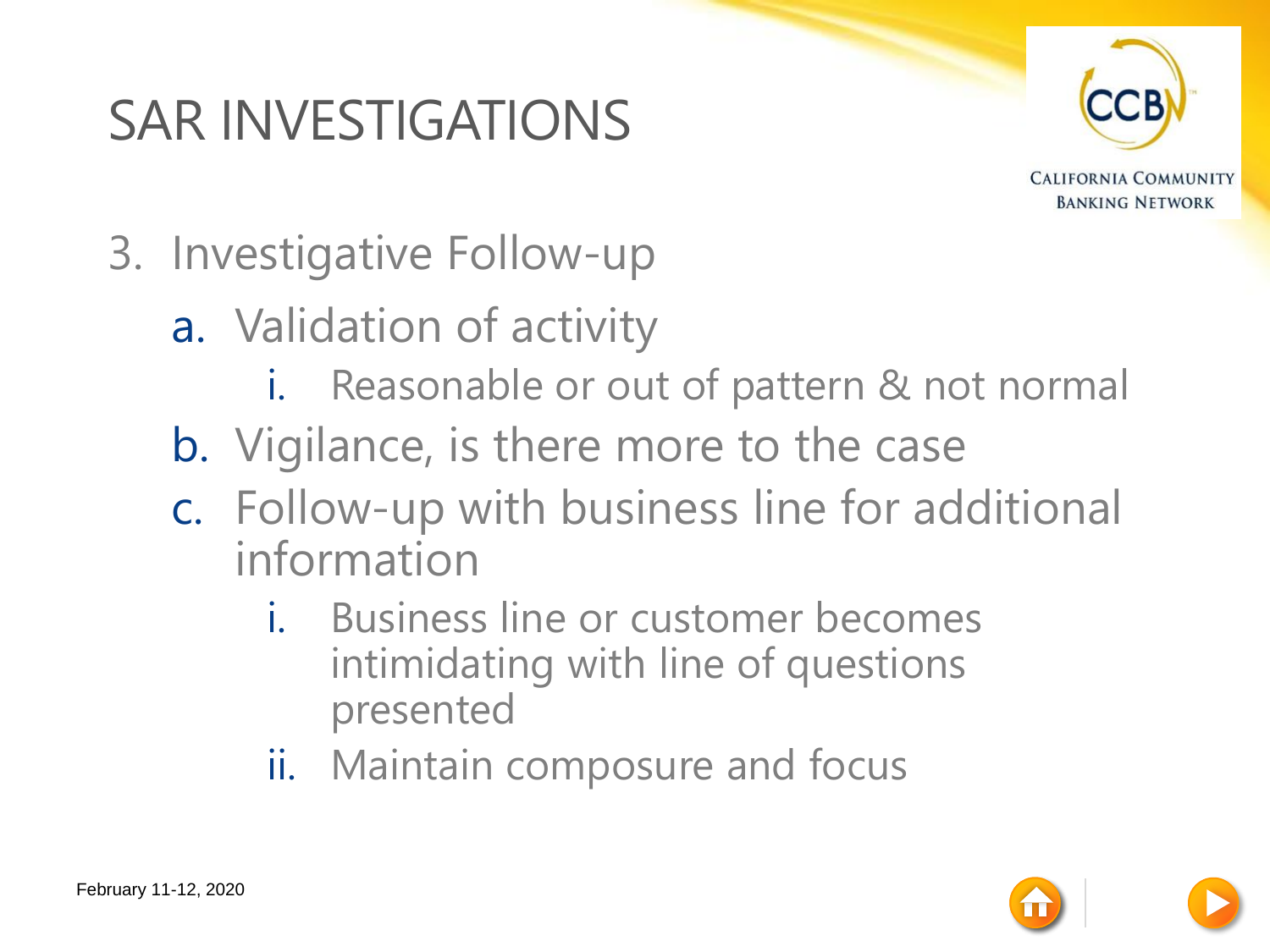

**CALIFORNIA COMMUNITY BANKING NETWORK** 

The analyst or investigator that reviews suspicious activity should approach their work in a systemic and consistent manner.

The investigation process should include:

- Analysis of exemptions (no SARs)
- Investigation process
- Documentation supporting the conclusions of the case (to file or not file a SAR)
- Management review prior to report submission

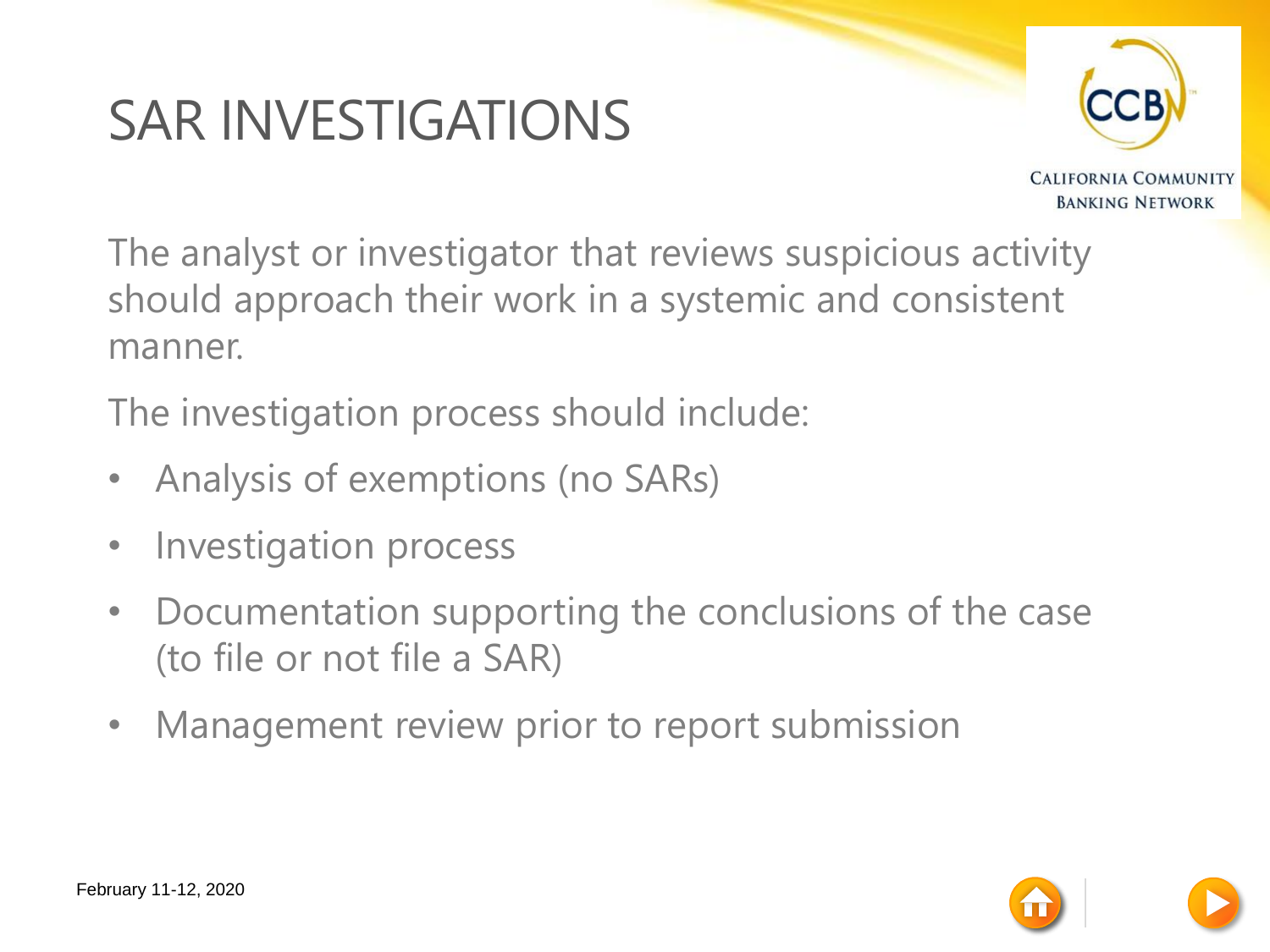#### SAR DECISIONING



**CALIFORNIA COMMUNITY BANKING NETWORK** 

- Investigation determines
	- 1. Not suspicious, case/alert closed and state reason with supporting documentation to support decision.
	- 2. Activity deemed suspicious with recommendation to file a SAR.
	- 3. Who is responsible to make SAR Decision?
		- **Committee**
		- BSA Officer
		- Supervisor/Manager
		- **Investigator**

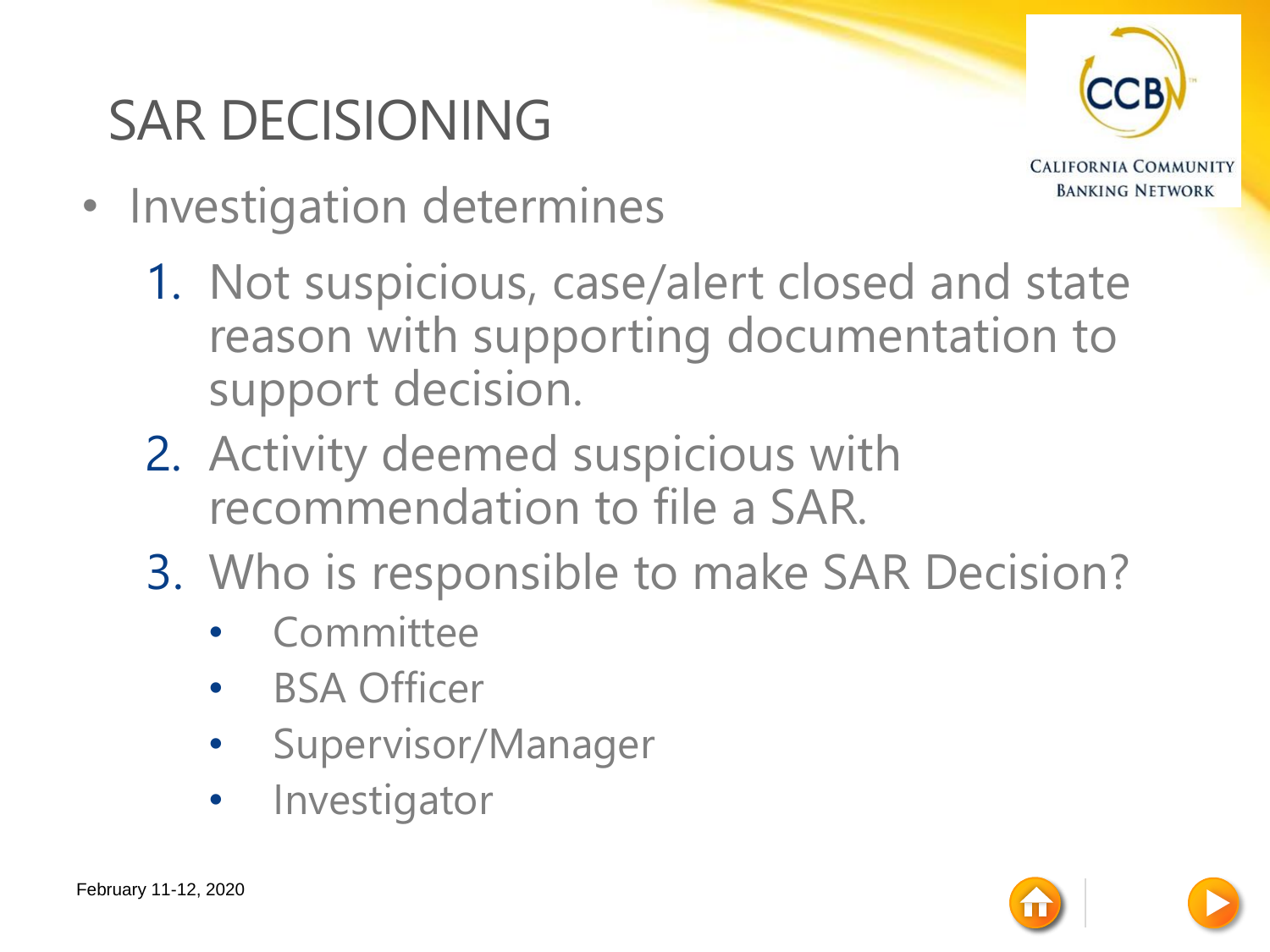#### FILING A SAR



**CALIFORNIA COMMUNITY BANKING NETWORK** 

Decision made that the activity is suspicious and a SAR must be filed.

When preparing a SAR form, compile all the appropriate information to complete the fields of the SAR and create the narrative to be:

- ✓ Concise
- ✓ Clear
- ✓ Chronological
- ✓ Complete

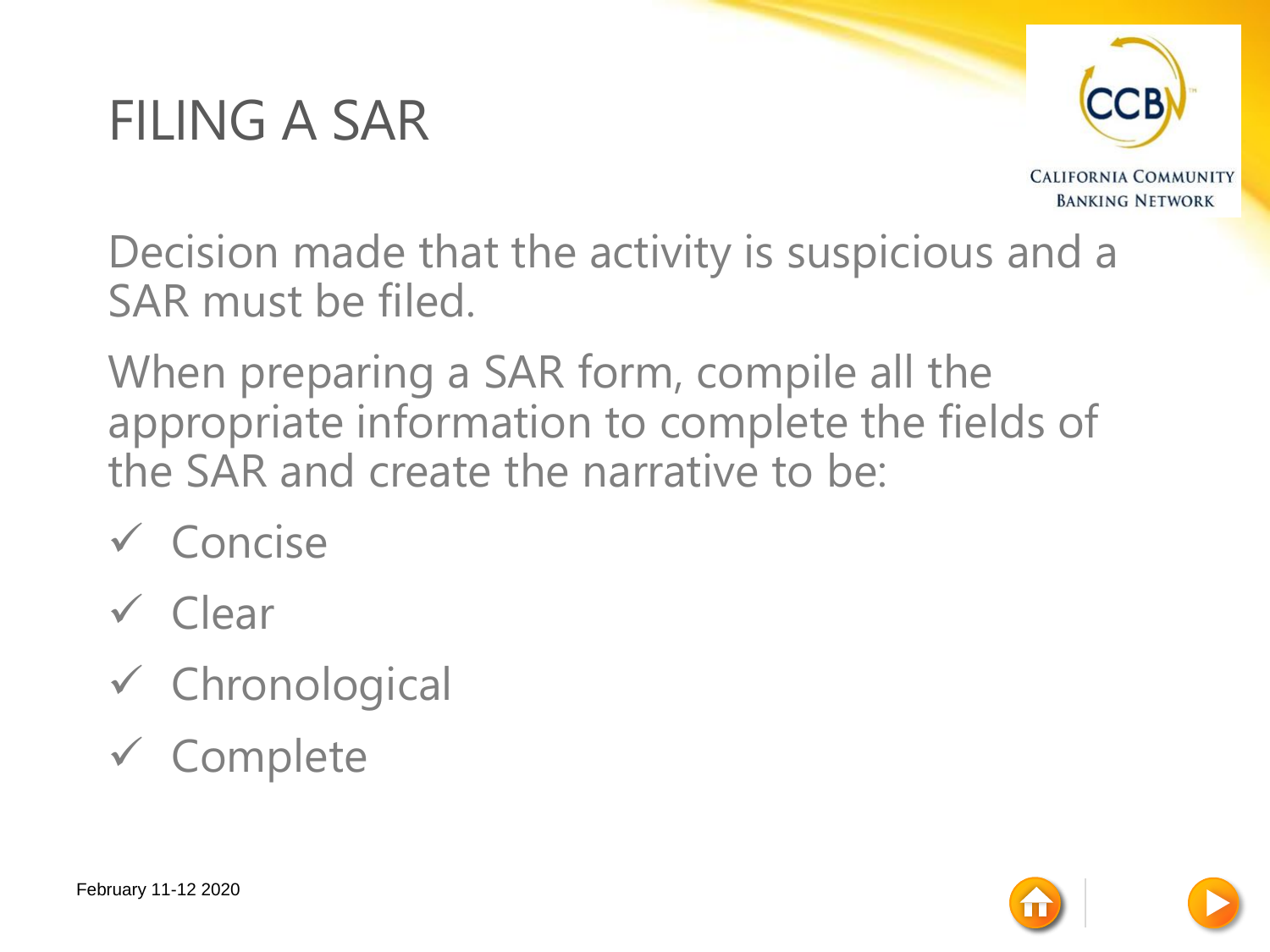#### SAR FORM REQUIREMENTS: ELECTRONICALLY FILED



**CALIFORNIA COMMUNITY BANKING NETWORK** 



SARs are filed electronically through the secured FinCEN BSA E-Filing website Each tab contains fields that must be completed with specific information:

- Home Tab
- Step 1: Filing Institution's contact information
- Step 2: Filing Institution, Where activity occurred
- Step 3: Subject Information
- Step 4: Suspicious Activity Information
- Step 5: Narrative

**NOTE**: fields with an "\*" must be completed and deemed as critical fields; however FinCEN recommends to complete fields in which the bank has relevant information to provide.

February 11-12, 2020

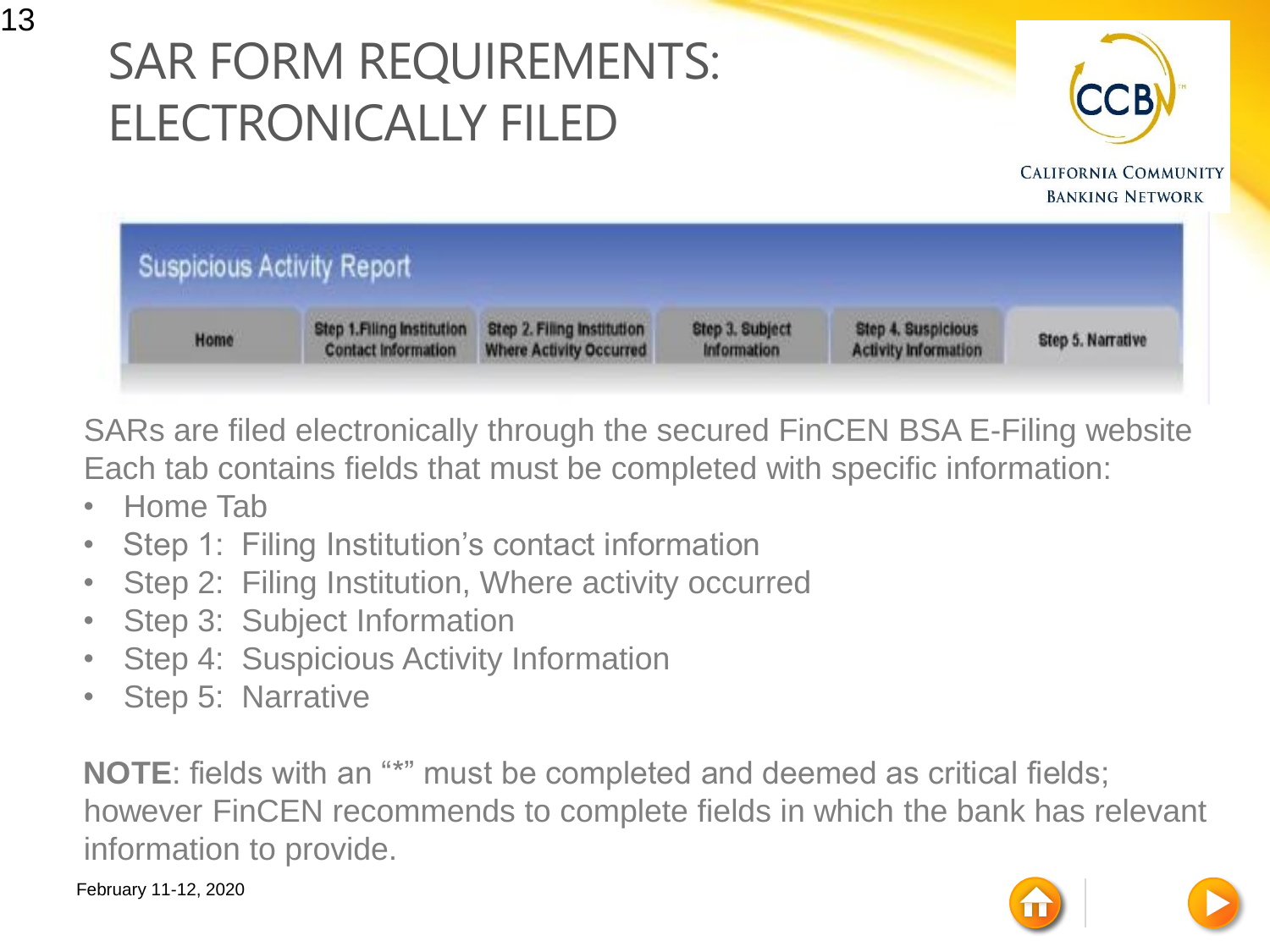

**CALIFORNIA COMMUNITY BANKING NETWORK** 

• Required fields are highlighted in yellow with an asterisk (\*) in front of the field number. Some fields have a dropdown menu to select from a list.



#### **Part IV Filing Institution Contact Information**

| *82 Type of financial institution                                    |                                                                               |              |
|----------------------------------------------------------------------|-------------------------------------------------------------------------------|--------------|
| *78 Primary federal regulator                                        | <b>Casino/Card Club</b><br><b>Depository institution</b><br>Insurance company |              |
| "79 Filer name (Holding company<br>institution, or agency, if applic | <b>MSB</b><br><b>Securities/Futures</b><br><b>Loan or Finance Company</b>     |              |
| "80 TIN                                                              | <b>Housing GSE</b><br>Other                                                   | "81 TIN type |

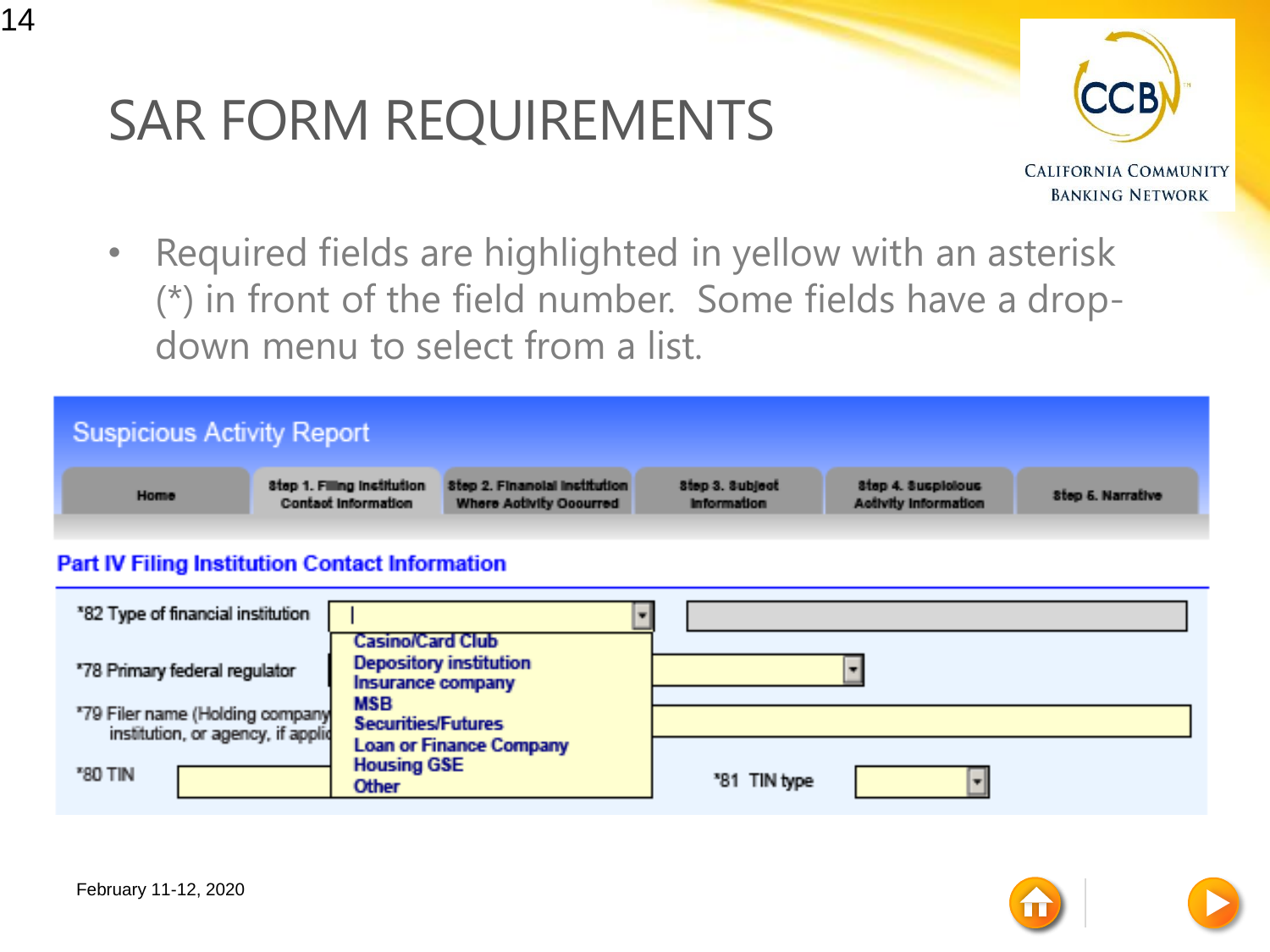

**CALIFORNIA COMMUNITY BANKING NETWORK** 

• Form allows you to point/hover your mouse over a numbered text field to get a definition or information of what is required for that field.

|                                                                  | "53 Legal name of financial institution                               |                | Unknown |             |
|------------------------------------------------------------------|-----------------------------------------------------------------------|----------------|---------|-------------|
|                                                                  | 54 Alternate Name, e.g., AKA - individual or trade name, DBA - entity |                |         |             |
|                                                                  | Item *53 - Enter the legal name of the financial institution          |                |         |             |
| where activity occurred as recorded on articles of               |                                                                       | $\Box$ Unknown |         | 56 TIN type |
| incorporation or other documents establishing the                |                                                                       | $\Box$ Unknown |         |             |
| institution. Enter the full name of the filer if the filer is an |                                                                       |                |         |             |
| individual, such as a sole proprietorship, acting as a           |                                                                       | $\Box$ Unknown |         |             |
|                                                                  | financial institution. If an individual's name is recorded,           |                |         |             |
|                                                                  | enter the name in (first name) (middle name) (last name) or           | $\Box$ Unknown |         |             |
|                                                                  | equivalent format, e.g. John Jacob Doe or Richard R. Roe II,          | $\Box$ Unknown |         |             |
|                                                                  | etc. Check "Unknown" if the legal name is unknown and                 |                |         |             |
| leave this item blank.                                           |                                                                       | ber            |         |             |
|                                                                  | 63 Loss to financial institution \$                                   |                | .00     |             |



15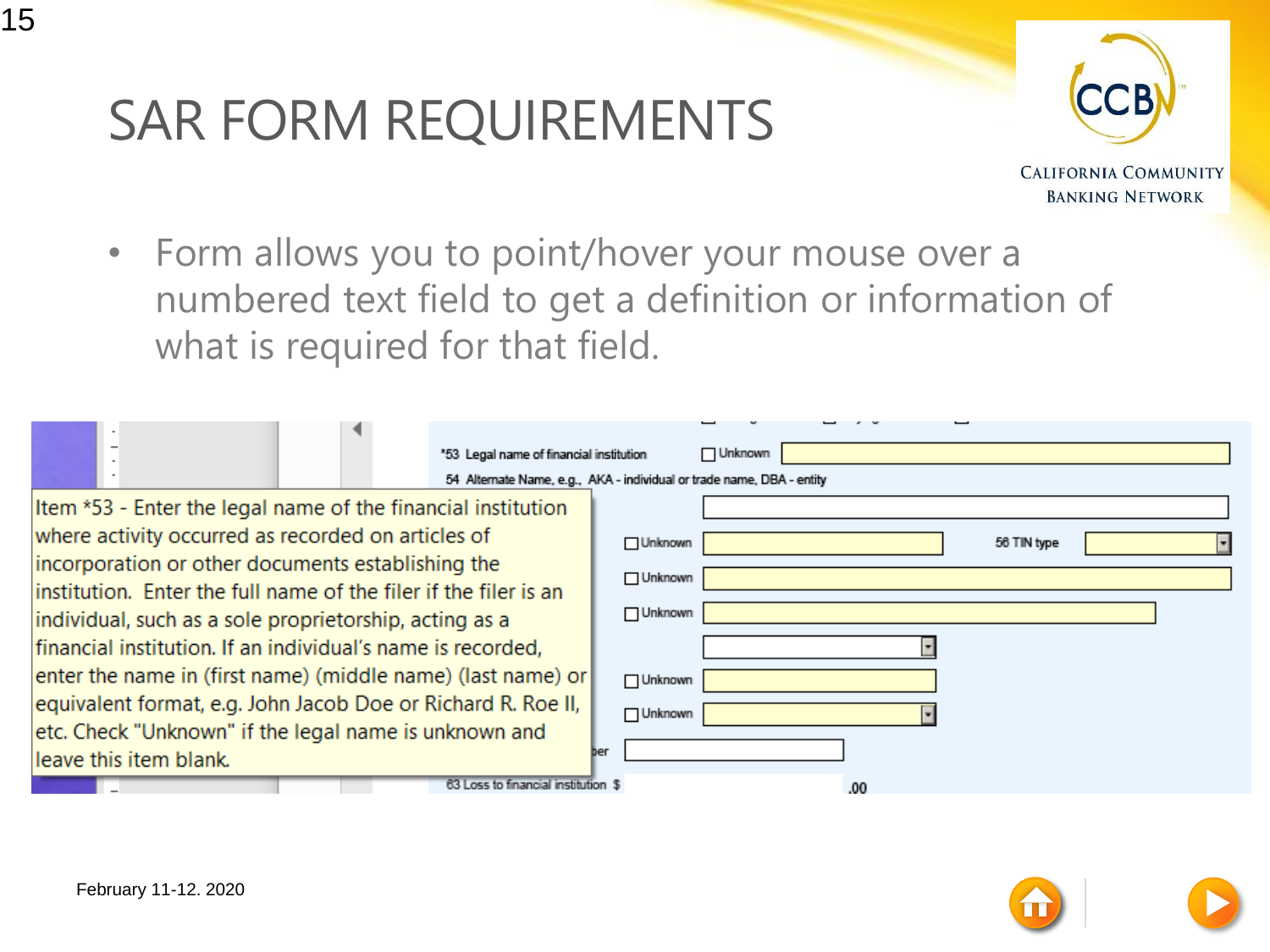

**CALIFORNIA COMMUNITY BANKING NETWORK** 

Step 4 tab: Suspicious Activity Information section:

- Enter dollar amount involved
- Enter date or date range of activity in this report
- If this is a continuous SAR filing, enter the cumulative amount.
- Fields 32 through 42 are fields to select and identify the type of suspicious activity ranging from Structuring, Terrorist Financing, Fraud, Gaming Activities, Money Laundering, Identification/Documentation, Other Suspicious Activities, Insurance, Securities/Futures/Options, Mortgage Fraud and Cyber Event.

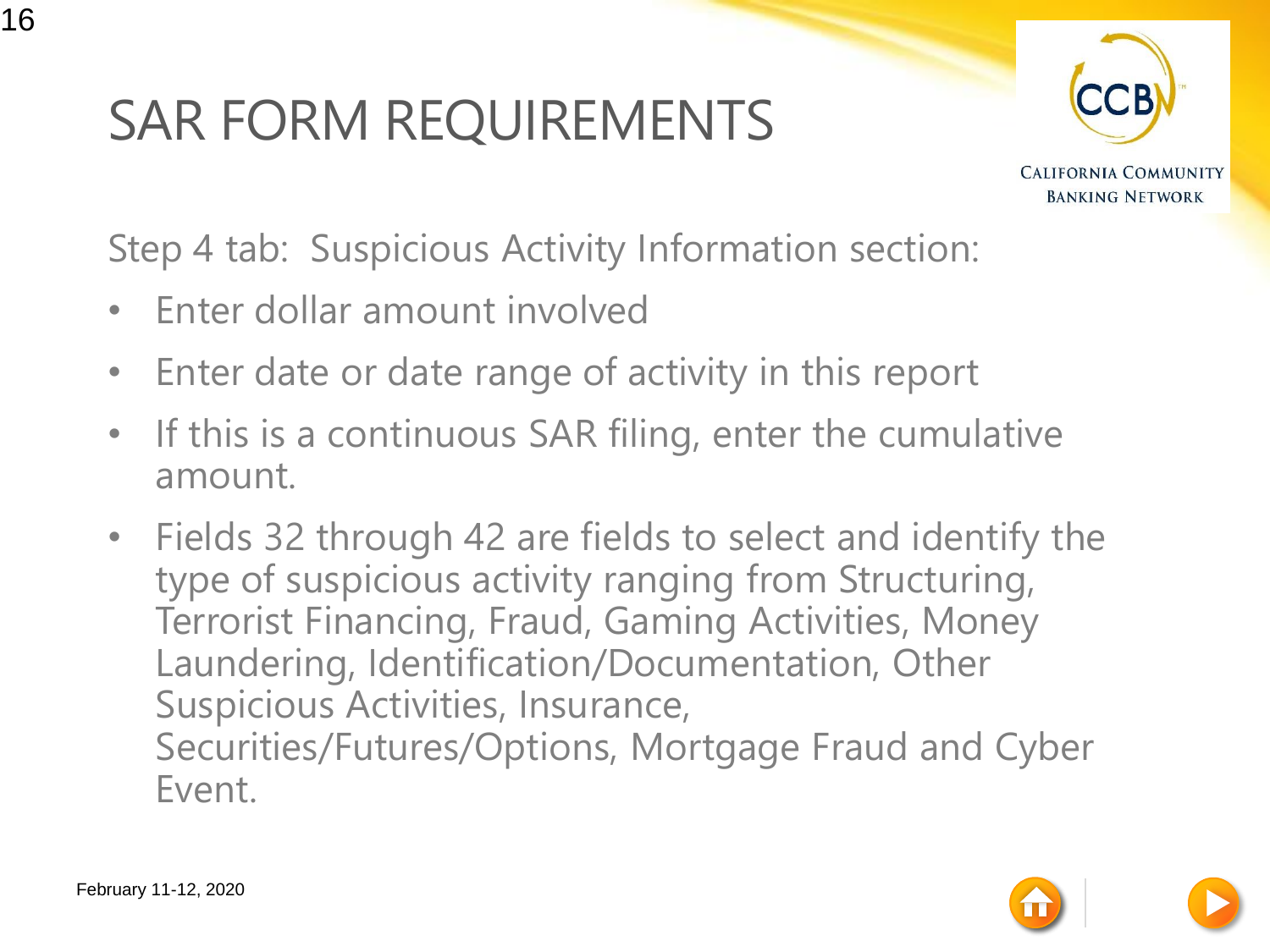

**CALIFORNIA COMMUNITY BANKING NETWORK** 

BSA E-filing allows institution to attach an excel file that lists the transactions to include details such as date, amount, check numbers, payee names, beneficiaries, addresses, etc.

This file is suitable for documenting transactions records that are too numerous to list in the Narrative section of the SAR form.

Any other supporting documentation such as copies of transactions or identification should be mentioned in the Narrative section and retained as supporting documentation if requested by law enforcement.

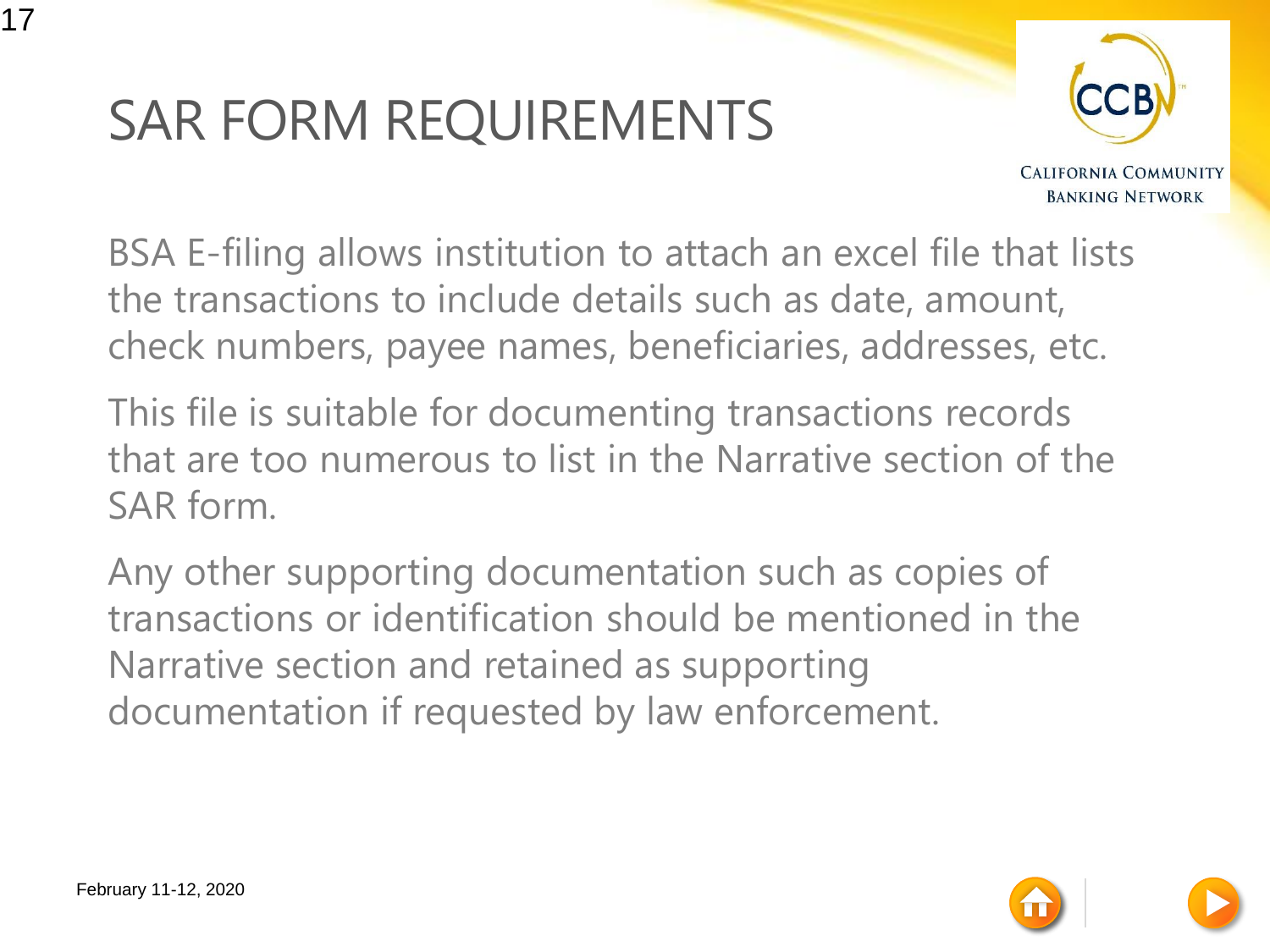

SAR NARRATIVE

18

**CALIFORNIA COMMUNITY BANKING NETWORK** 

SAR narrative must be clear, concise, comprehensive and thorough to answer the following:

- *1. Who* is conducting the suspicious activity
- *2. What* instruments or mechanisms were used to facilitate the suspicious activity
- *3. When* did the suspicious activity take place
- *4. Where* did the suspicious activity occur
- *5. Why* is the activity considered suspicious
- *6. How* was the suspicious activity conducted.

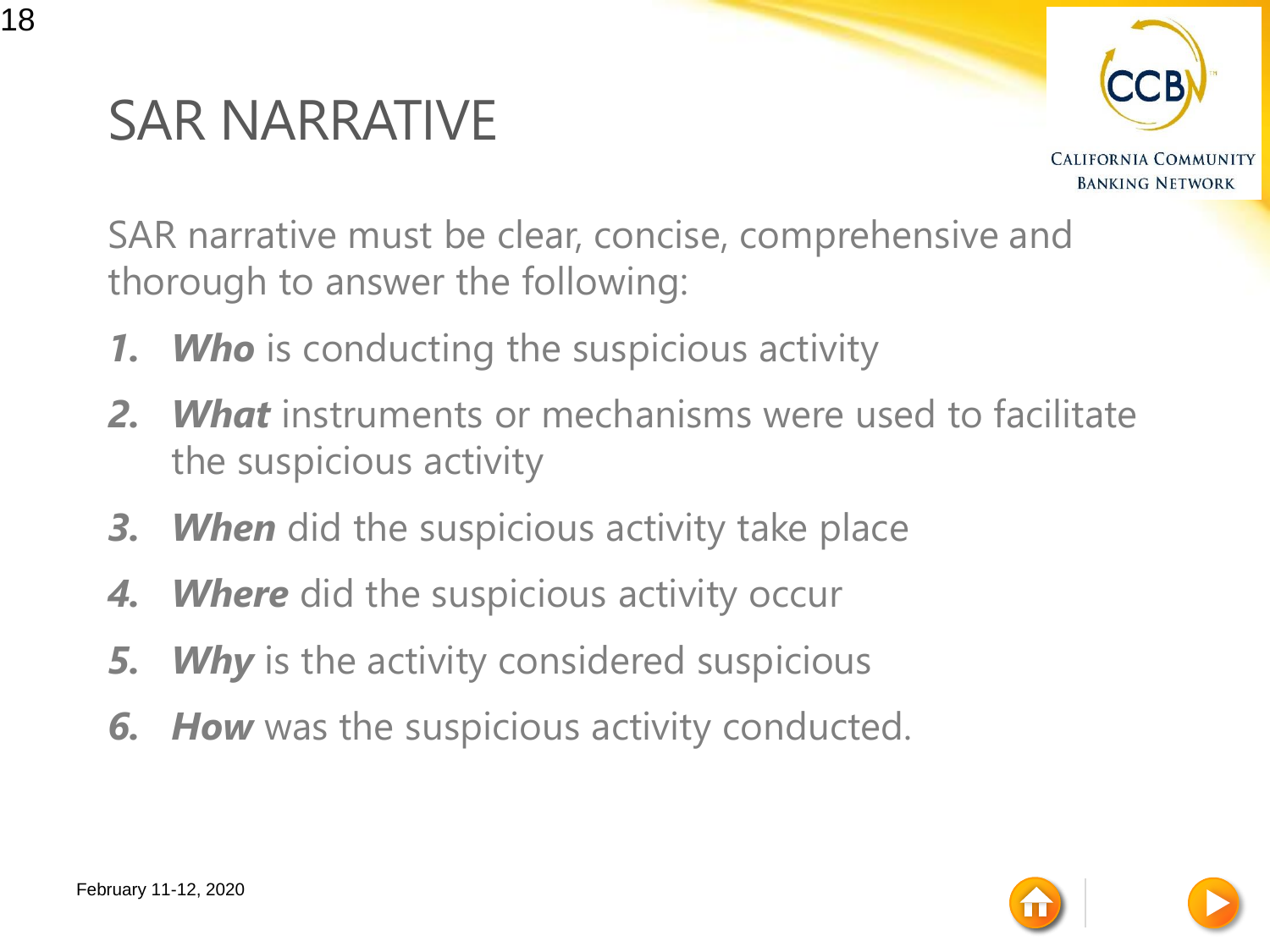#### SAR NARRATIVE



**CALIFORNIA COMMUNITY BANKING NETWORK** 

Formatting the Narrative should have the following:

- 1. Introduction (Impact Statement):
	- a. Sets the purpose of the SAR and briefly explain why the activity is suspicious
- 2. Body:
	- a. Answer who, what, where, when and how.
	- b. Elaborate on why
	- c. Other information or observations that could help law enforcement
- 3. Conclusion:
	- a. Follow-up actions taken by the bank
	- b. Points of contact
	- c. Documentation that may be available

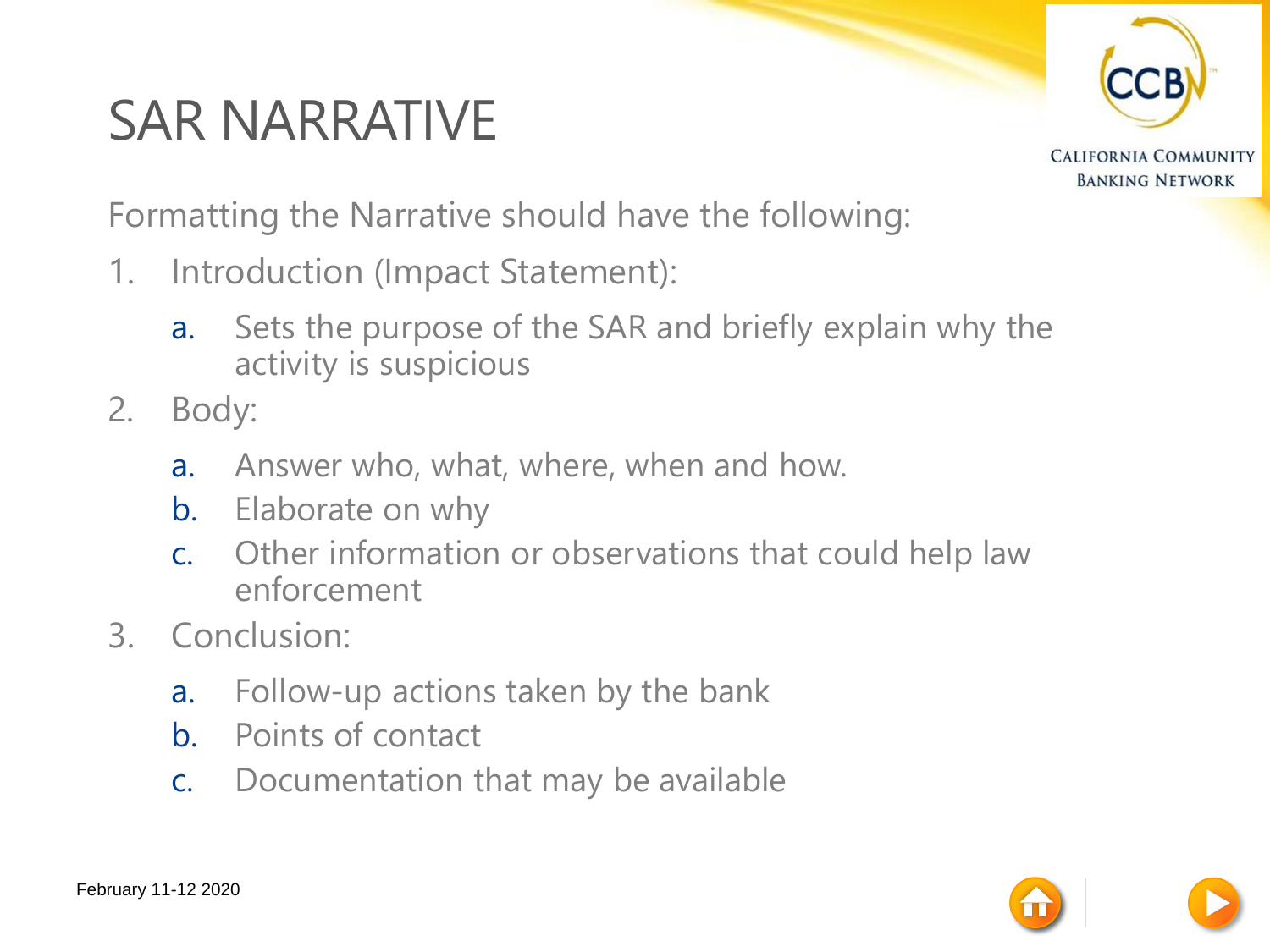#### SAR NARRATIVE: **WHY** IS THE ACTIVITY SUSPICIOUS **HOW** WAS THE FINANCIAL INSTITUTION USED

Introduction describes the unusual activity is being reported and why it is suspicious.

• Grab the attention of the reader (law enforcement)

#### Part V Suspicious Activity Information - Narrative\*

Investigation case number: A1234567. The customer/member, a grocery store and its owner, are suspected of intentionally structuring cash deposits to circumvent federal reporting requirements. The customer/member is also engaged in activity indicative of an informal value transfer operation: deposits of bulk cash, third-party out of state personal checks and money orders, and engaging in aggregate wire transfers to Dubai, UAE. The type and volume of activity observed is non-commensurate with the customer/member's expected business volume and deviates from the normal volume of similar types of businesses located in the same area as the customer/member. Investigative activities are continuing. Our FI has elected to directly contact law enforcement concerning this matter along with filing this SAR.

February 11-12, 2020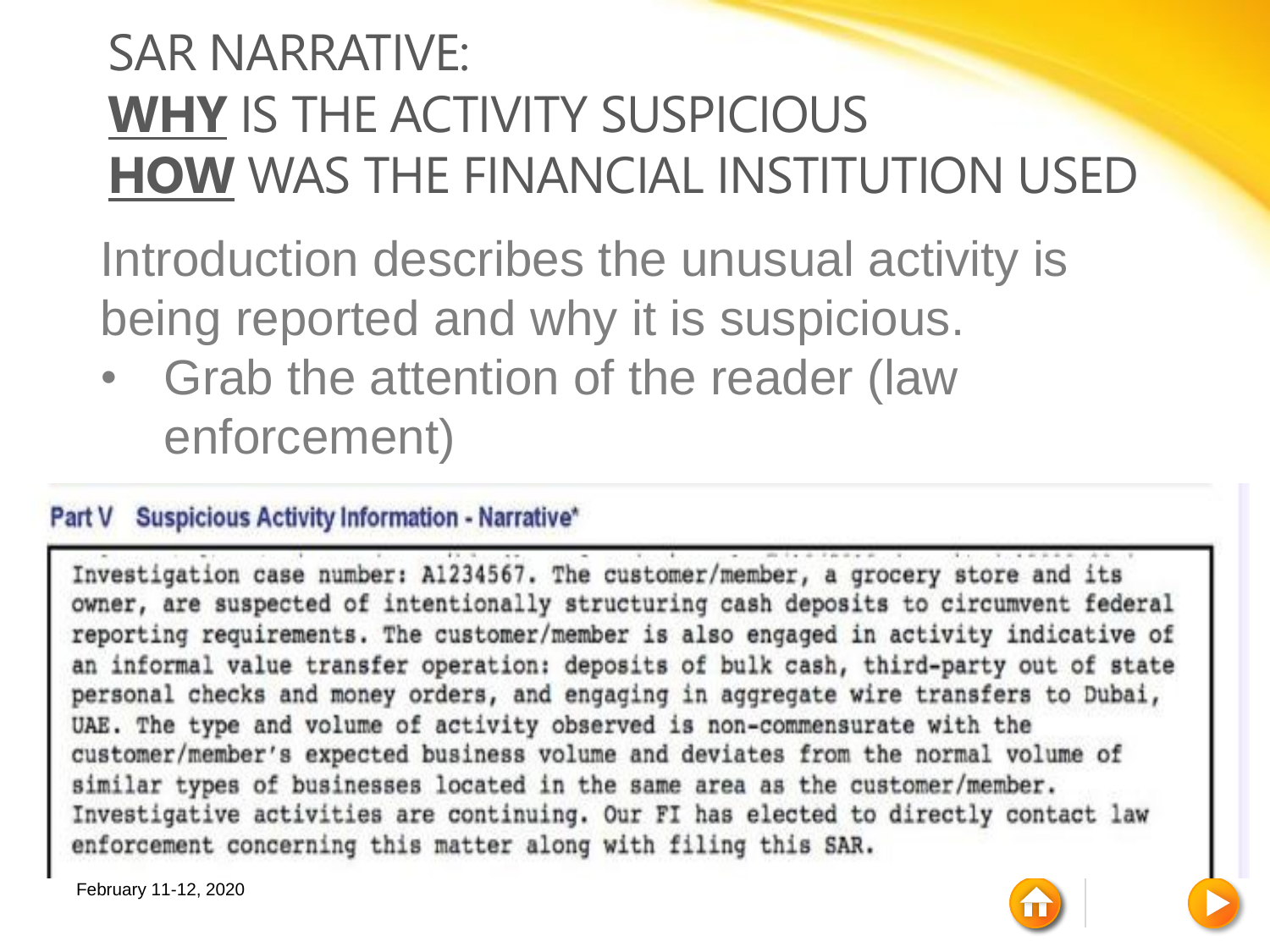#### SAR NARRATIVE: **WHO** & **WHAT** IS INVOLVED

- Identify suspects involved: individuals, businesses & other banks
- Type of banking products and services utilized
- Account numbers involved with the financial transactions conducted at the financial institution
- Identification, IP address, occupation, dates accounts

opened.<br>Opened.com/server.com/server.com John Doe opened a personal checking account, #12345-6789, in March of 1994. Doe indicated that he was born in Yemen, presented a Virginia driver's license as identification, and claimed he was the self-employed owner of a grocery store identified as Acme, Inc. A business checking account, #23456-7891, was opened in January of 1998 for Acme, Inc.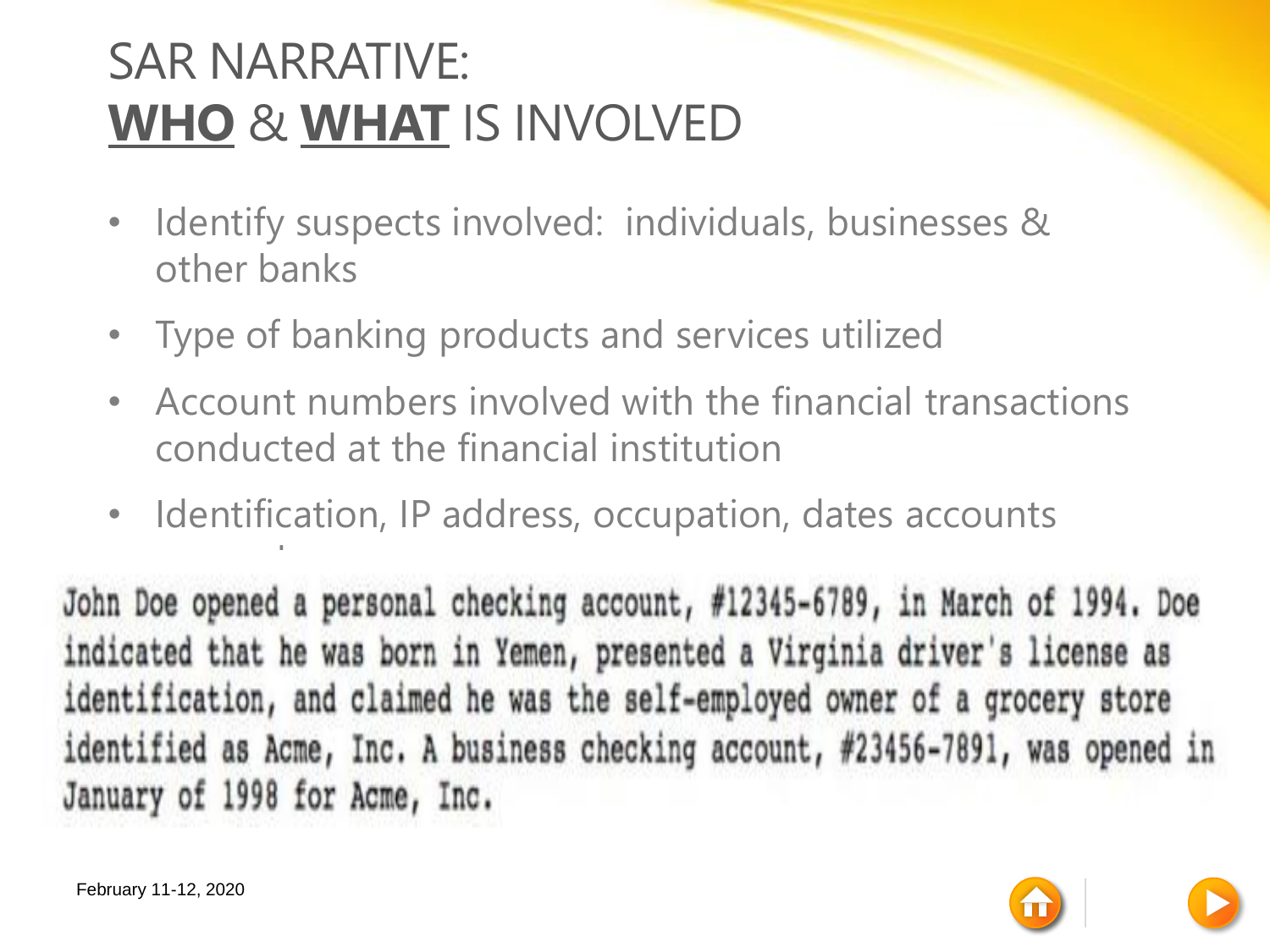#### SAR NARRATIVE: **WHEN** & **WHERE** THE ACTIVITY OCCURRED

- Identify date range of suspicious activity
- State total number of transaction types
	- e.g. checks, cash, wires, cashier's checks, money orders, etc.
- State range of dollar amounts involved
- Identify locations of occurrence

Between January 17, 2014, and March 21, 2014, John Doe was the originator of nine wires totaling \$225,000. The wire transfers were always conducted at the end of each week in the amount of \$25,000. All of the wires were remitted to the Bank of Anan in Dubai, UAE, to benefit Kulkutta Building Supply Company, account #345678.

Reviews covering the period between January 2 and March 17, 2014, revealed that 13 deposits (consisting of cash, checks, money orders) totaling approximately \$50,000 posted to the personal account. Individual amounts ranged between \$1,500 and \$9,500 and occurred on consecutive business days in several instances. A number of thirdparty out of state checks and money orders were also deposited into the account.

A review of deposit activity on the Acme, Inc. account covering the same period revealed 33 deposits (consisting of cash, checks, money orders) totaling approximately \$275,000. Individual amounts ranged between \$4,446 and \$9,729; however 22 of 33 deposits ranged between \$9,150 and \$9,980. It was further noted that in nine of 13 instances in which cash deposits were made to both accounts on the same day, the combined deposits of cash exceeded \$10,000. The FI filed currency transaction reports to the IRS for all aggregate daily transactions exceeding \$10,000.

February 11-12, 2020

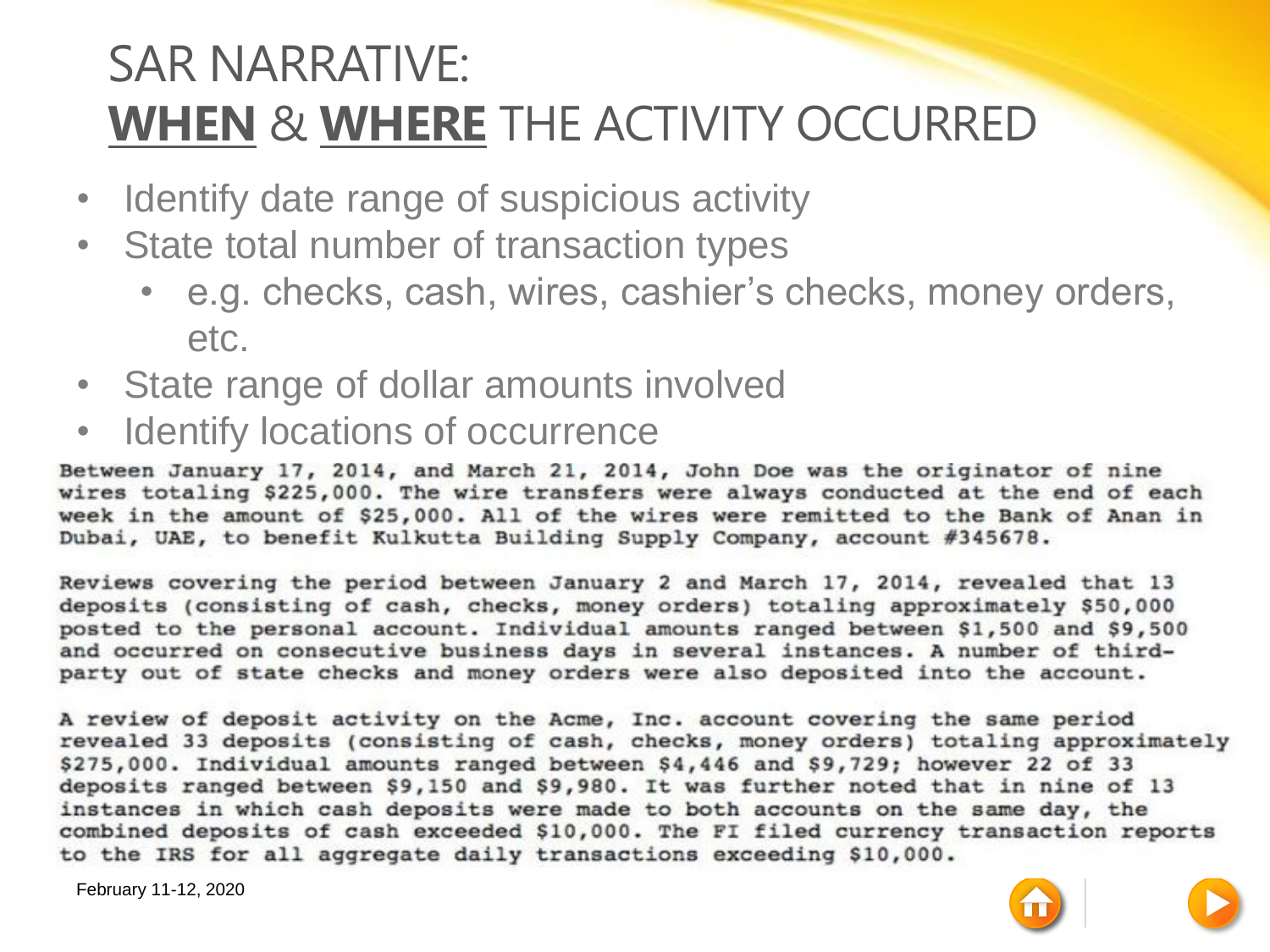#### SAR NARRATIVE

Provide additional information that may be useful to law enforcement, such as:

- Research information: negative news, websites reviewed
- Documents provided by customer
- CTRs filed
- Bank closed/exited customer's account

A search of the world wide web identified a website for Acme, Inc., which identified the company as a grocery store that provides remittance services to countries in the Middle East that includes Iran (an OFAC blocked country). Contact with the Virginia State Department of Banking indicates Acme, Inc. is not a licensed money wire transfer business. The FI will close this account because of the suspect nature of the transactions being conducted by John Doe

February 11-12, 2020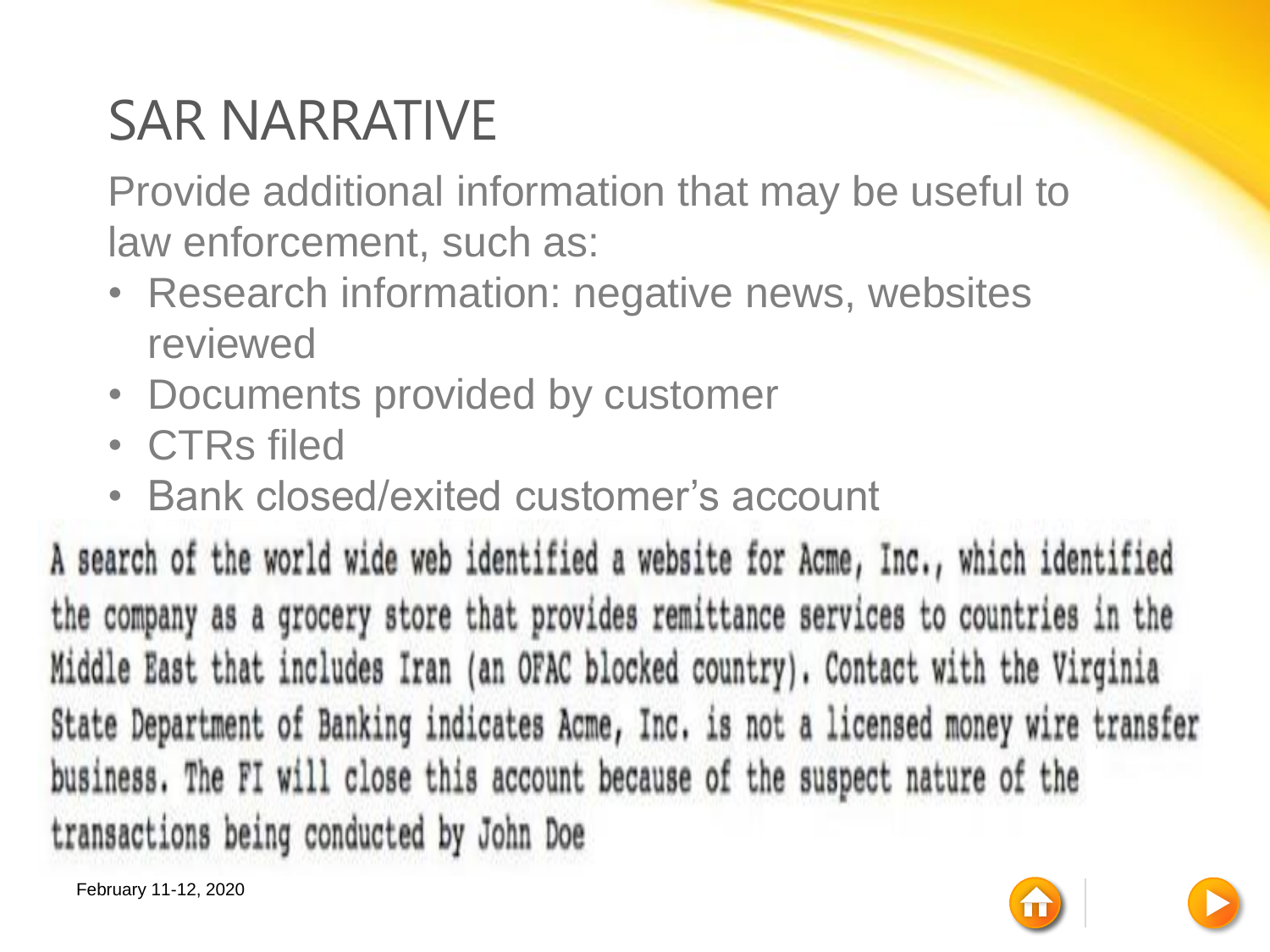#### SAR NARRATIVE: CASE REFERENCE NUMBER & BANK CONTACT

Provide any bank internal reference number and contact information for law enforcement to reference and reach out to for legal process

All documentation obtained during this investigation is located in the case file, case #01-101, maintained by the bank's anti-money laundering department. Additional branch location address: Main Office branch- 100 West Happy Valley Street, Anytown, CA 12345.

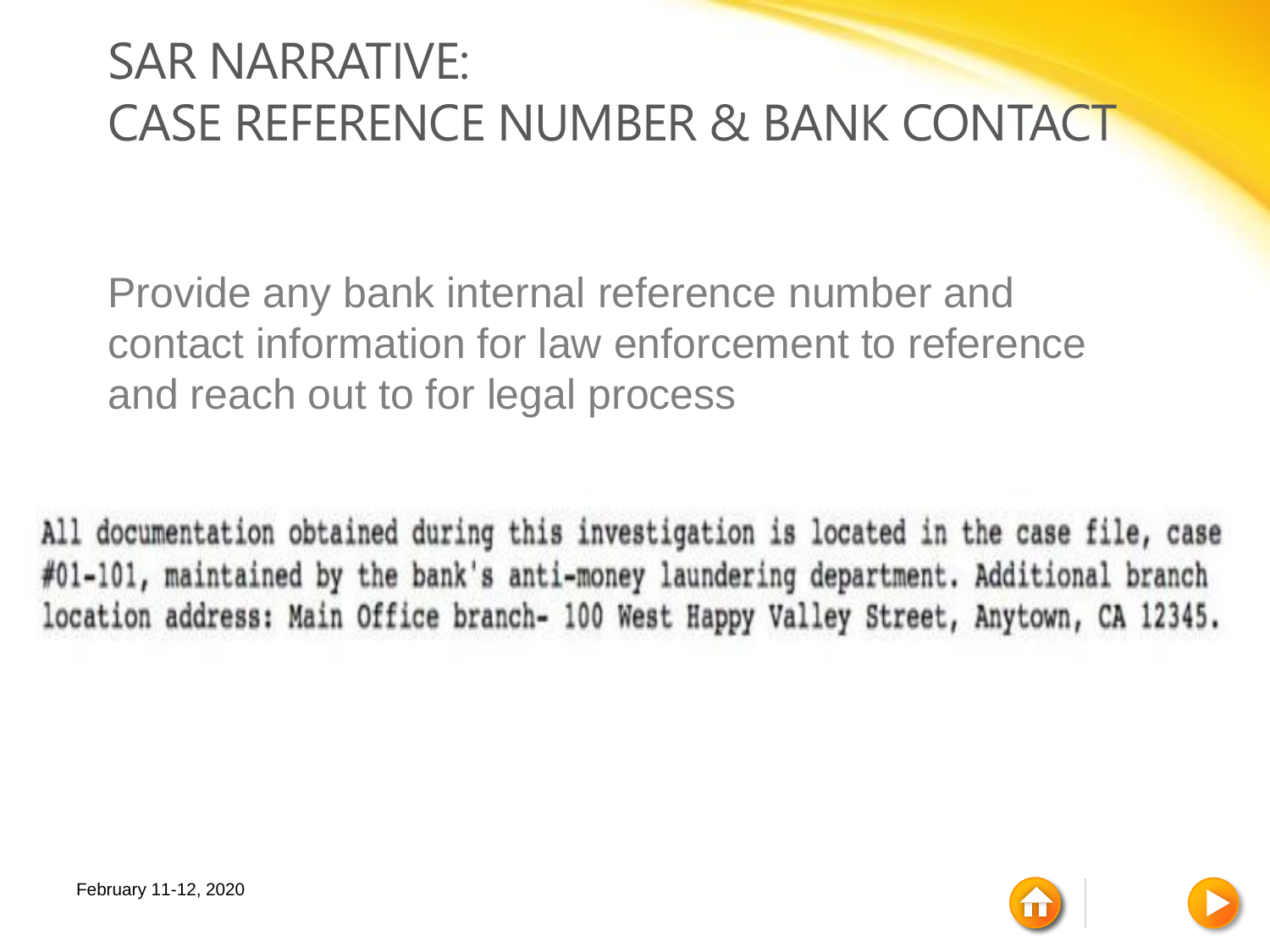



**CALIFORNIA COMMUNITY BANKING NETWORK** 

| Suspicious Activity Report |                            |                                |                 |                             |                   |
|----------------------------|----------------------------|--------------------------------|-----------------|-----------------------------|-------------------|
| Home                       | Step 1. Filing Institution | Step 2. Filing Institution     | Step 3. Subject | <b>Step 4. Suspicious</b>   | Step 5, Narrative |
| <b>CONTRACTOR</b>          | <b>Contact Information</b> | <b>Where Activity Occurred</b> | Information     | <b>Activity Information</b> |                   |

#### Part V Suspicious Activity Information - Narrative'

Investigation case number: A1234567. The customer/member, a grocery store and its owner, are suspected of intentionally structuring cash deposits to circumvent federal reporting requirements. The customer/member is also engaged in activity indicative of an informal value transfer operation: deposits of bulk cash, third-party out of state personal checks and money orders, and engaging in aggregate wire transfers to Dubai, UAE. The type and volume of activity observed is non-commensurate with the customer/member's expected business volume and deviates from the normal volume of similar types of businesses located in the same area as the customer/member. Investigative activities are continuing. Our FI has elected to directly contact law enforcement concerning this matter along with filing this SAR.

John Doe opened a personal checking account, #12345-6789, in March of 1994. Doe indicated that he was born in Yemen, presented a Virginia driver's license as identification, and claimed he was the self-employed owner of a grocery store identified as Acme, Inc. A business checking account, #23456-7891, was opened in January of 1998 for Acme, Inc.

Between January 17, 2014, and March 21, 2014, John Doe was the originator of nine wires totaling \$225,000. The wire transfers were always conducted at the end of each week in the amount of \$25,000. All of the wires were remitted to the Bank of Anan in Dubai, UAE, to benefit Kulkutta Building Supply Company, account #345678.

Reviews covering the period between January 2 and March 17, 2014, revealed that 13 deposits (consisting of cash, checks, money orders) totaling approximately \$50,000 posted to the personal account. Individual amounts ranged between \$1,500 and \$9,500 and occurred on consecutive business days in several instances. A number of thirdparty out of state checks and money orders were also deposited into the account.

A review of deposit activity on the Acme, Inc. account covering the same period revealed 33 deposits (consisting of cash, checks, money orders) totaling approximately \$275,000. Individual amounts ranged between \$4,446 and \$9,729; however 22 of 33 deposits ranged between \$9,150 and \$9,980. It was further noted that in nine of 13 instances in which cash deposits were made to both accounts on the same day, the combined deposits of cash exceeded \$10,000. The FI filed currency transaction reports to the IRS for all aggregate daily transactions exceeding \$10,000.

A search of the world wide web identified a website for Acme, Inc., which identified the company as a grocery store that provides remittance services to countries in the Middle East that includes Iran (an OFAC blocked country). Contact with the Virginia State Department of Banking indicates Acme, Inc. is not a licensed money wire transfer business. The FI will close this account because of the suspect nature of the transactions being conducted by John Doe

All documentation obtained during this investigation is located in the case file, case #01-101, maintained by the bank's anti-money laundering department. Additional branch location address: Main Office branch- 100 West Happy Valley Street, Anytown, CA 12345.

SAR is concise and addresses the Who, What, Where, When, Why, and How in chronological order.

Do not assume reader is familiar with your institution's terminology.

Goal is to never leave the person reading your SAR narrative with questions or assume the reader is as familiar with the investigation as you are.

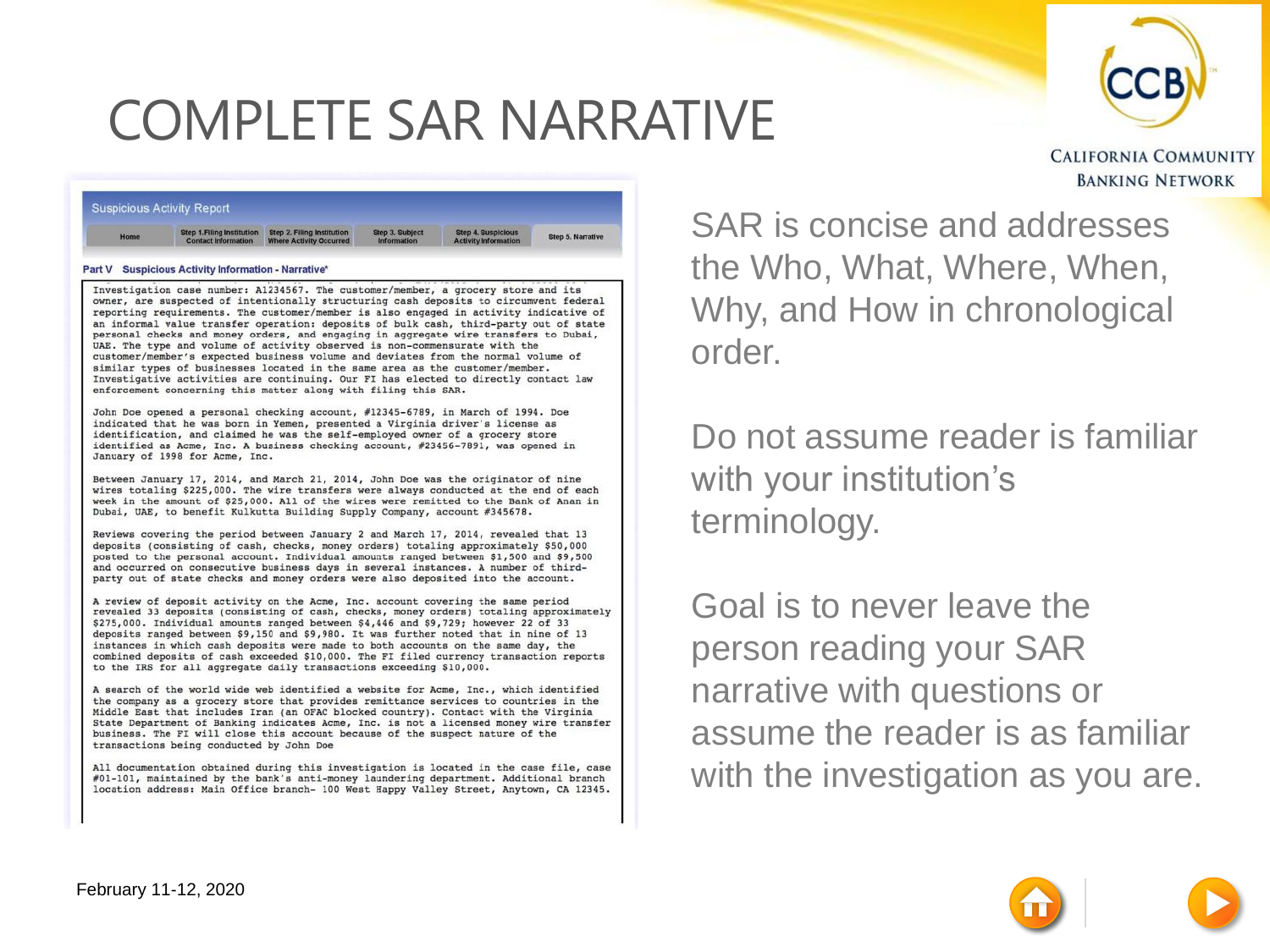#### SAR REQUIREMENTS



**CALIFORNIA COMMUNITY BANKING NETWORK** 

BSA regulations require a SAR to be filed when:

- Suspicious transactions of more than \$5,000 takes place and the financial institution can identify and name the suspect.
	- Cash Structuring by a customer
	- Unusual movements of funds from customer's account
	- Money Laundering
- Fraud/criminal amounts of \$25,000 of more are reported when there is no suspect identified.
	- Check fraud
	- Business Email Compromise
- A criminal violation occurred and an insider is suspected in any amount.

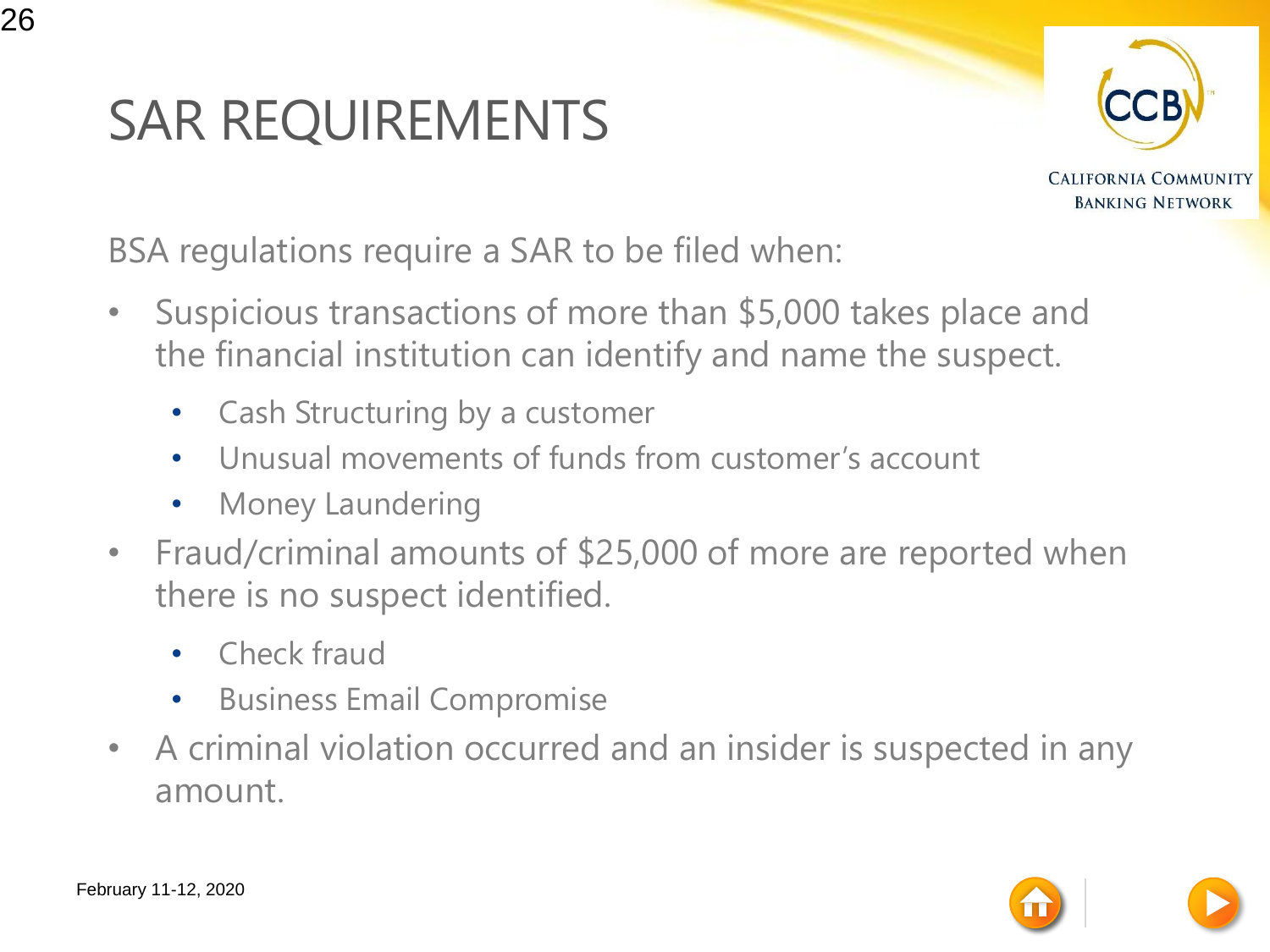#### SAR FILING TIMELINES



**CALIFORNIA COMMUNITY BANKING NETWORK** 

- An initial SAR is filed to FinCEN within 30-calendar days after determining the activity is suspicious and a suspect can be named.
- If no suspect can be identified, the financial institution can extend the filing to 60-days.
- Deadline for continuing activity SAR with subject information must be filed on day 150 from date of last filed report (120 days of the initial filing plus 30-days to file the additional SAR).
- If conducting a 90-day review and the activity is suspicious, you have 30-days to file the SAR (day 120).

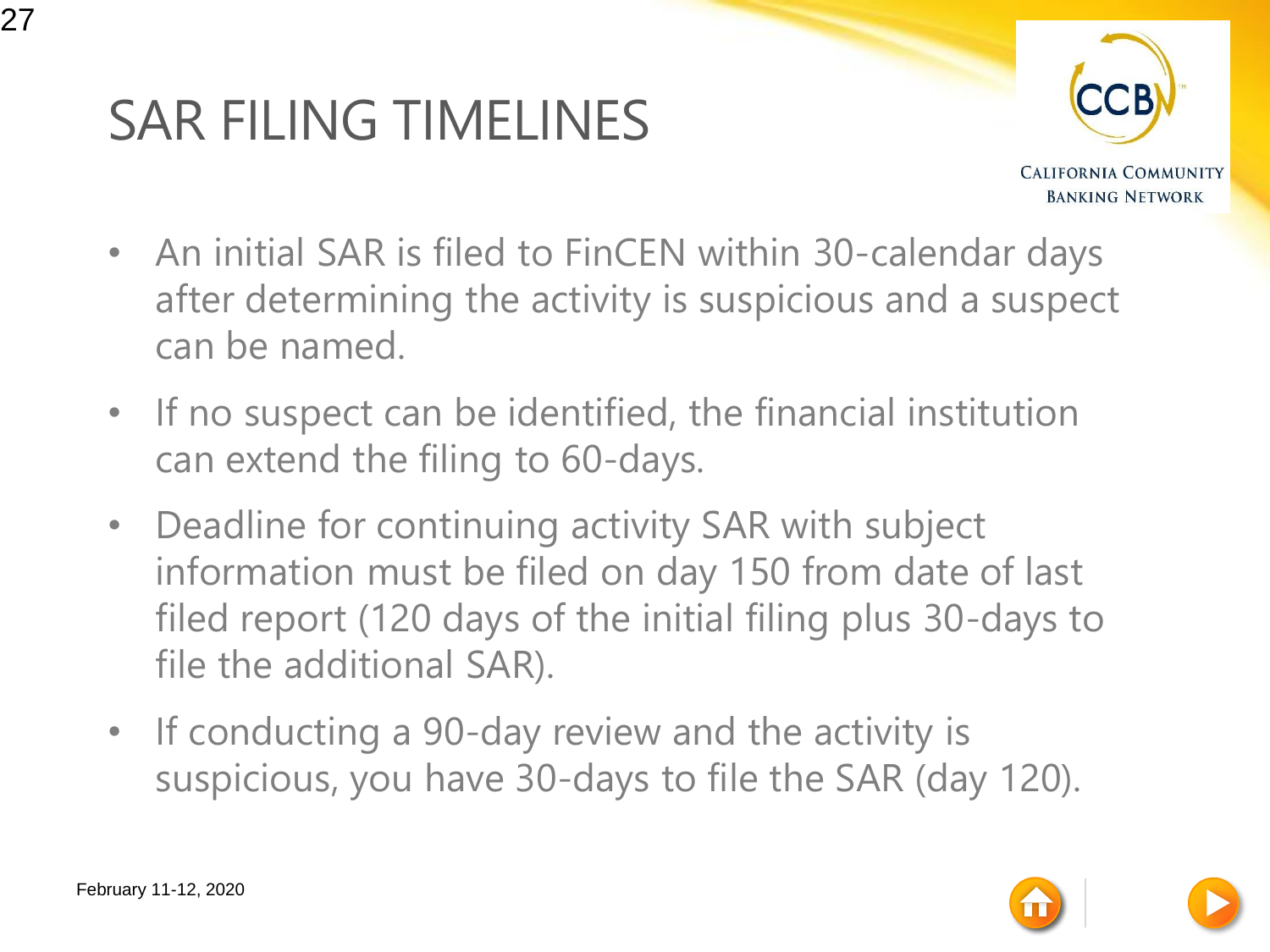#### SAFE HARBOR



**CALIFORNIA COMMUNITY BANKING NETWORK** 

BSA Regulations, 31 U.S.C. §5318(g)(3) provides a financial institution protection from civil liability for the reporting of known or suspected criminal offenses or suspicious activity by the use of SAR.

**NOTE**: if you receive a subpoena for records and a SAR is requested on the subpoena, notify your legal advisor and regulator to inform them a SAR is being requested. Under no circumstances are you allowed to provide the SAR. This information is used by law enforcement only.

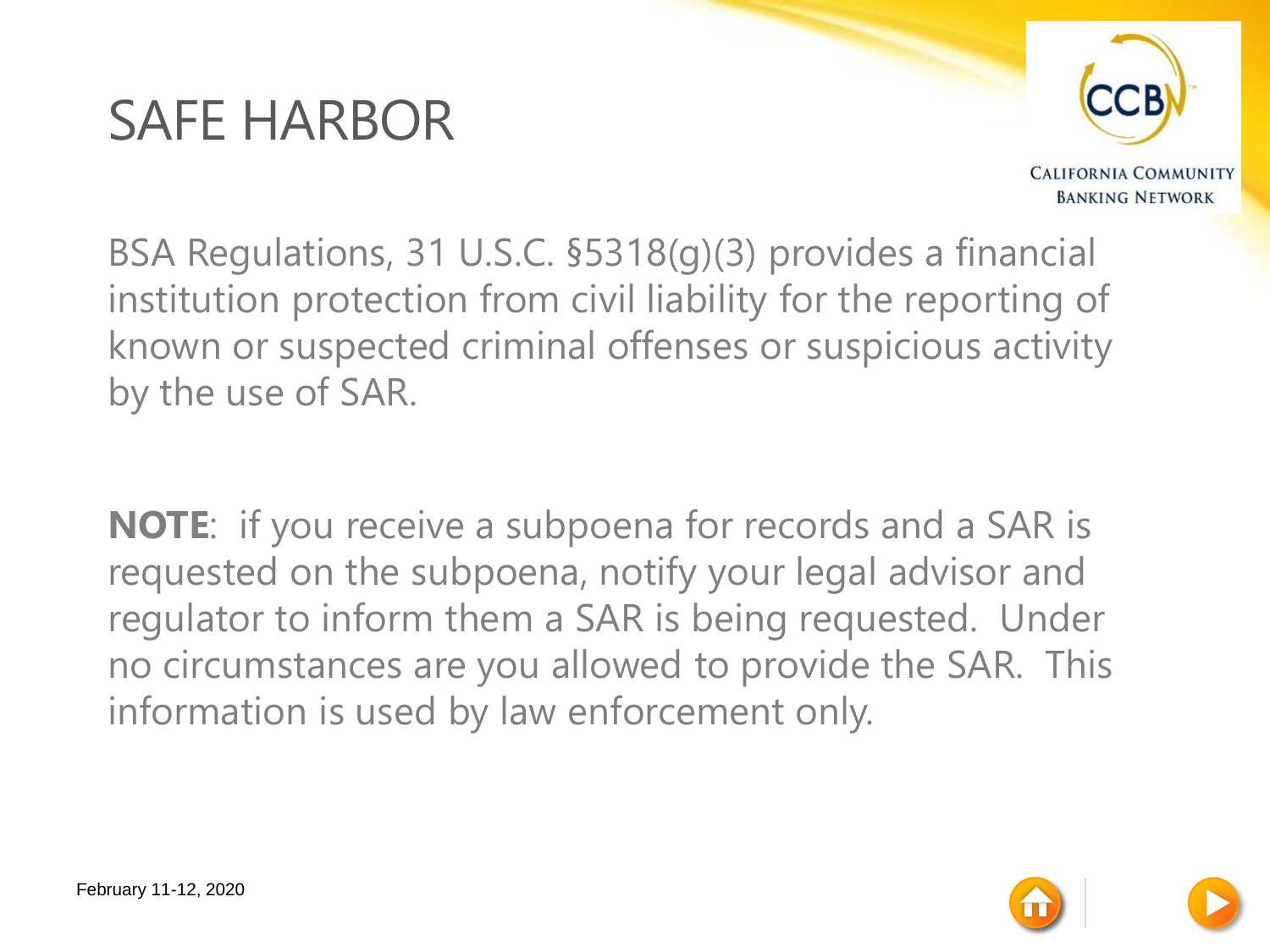#### SAR STATISTICS BY FINCEN



**CALIFORNIA COMMUNITY BANKING NETWORK** 

Between 2012 and 2019 total SARs filed by depository institutions in the US and US Territories totaled **7,969,499**.

| <b>TOP 10 SAR FILING STATES</b> |                     |                    |  |  |
|---------------------------------|---------------------|--------------------|--|--|
|                                 | 1. $CA = 1,113,198$ | 6. NC = $395,168$  |  |  |
|                                 | 2. $NY = 709,361$   | 7. $VA = 438,475$  |  |  |
|                                 | 3. $OH = 610,601$   | 8. DE = $346,999$  |  |  |
|                                 | 4. $TX = 558,937$   | 9. $PA = 232,809$  |  |  |
|                                 | 5. $FL = 472,627$   | 10. $GA = 223,460$ |  |  |

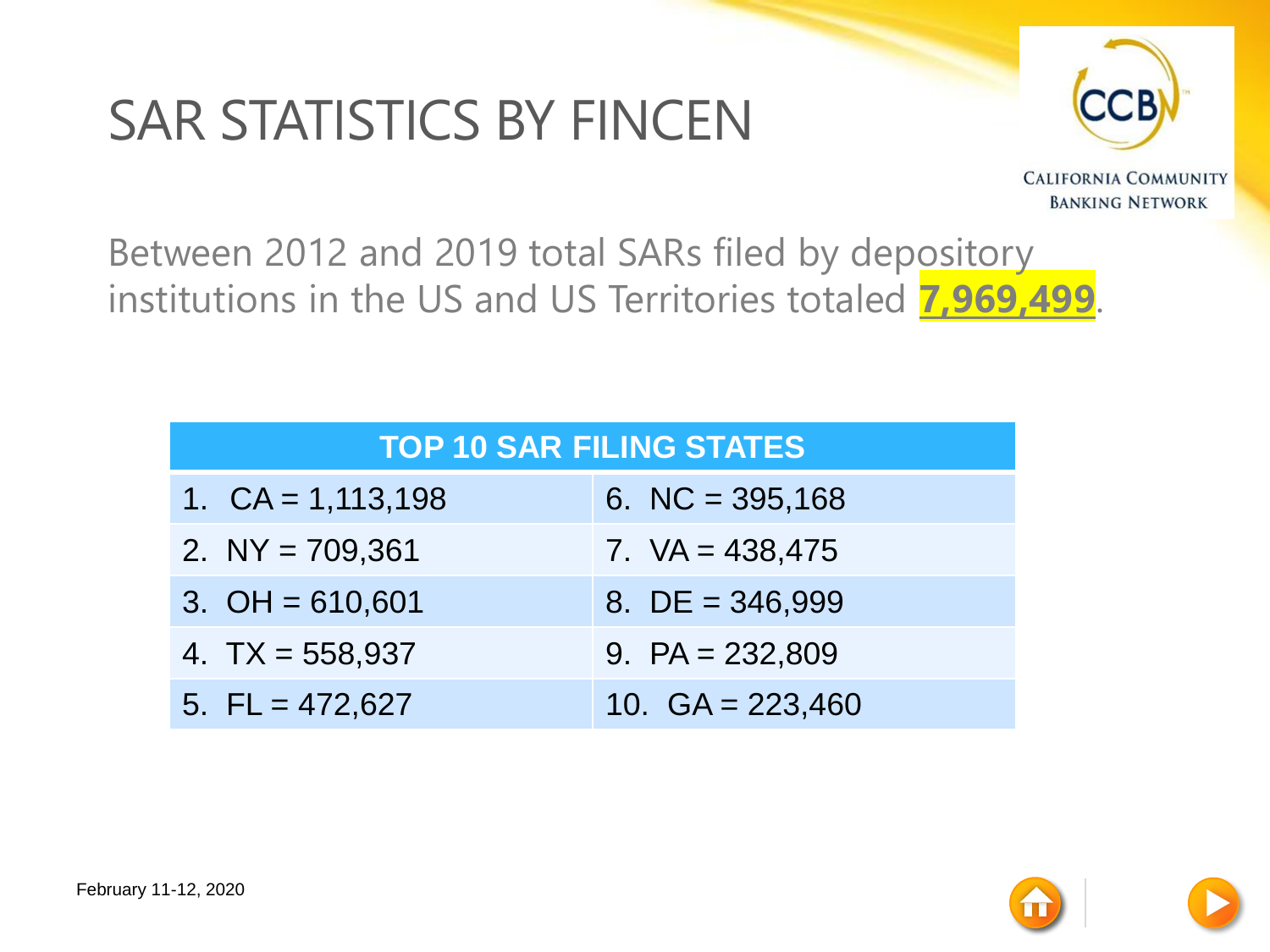### SAR STATISTICS BY FINCEN



**CALIFORNIA COMMUNITY BANKING NETWORK** 

Between 2012 and 2019 total SARs filed by all required industries in the US and US Territories totaled **16,608,987**.

List of industries:

- Casino/Card Club
- Depository Institution
- Housing Government Sponsored Enterprise
- Insurance Company
- Loan or Finance Company
- Money Services Business
- Securities/Futures

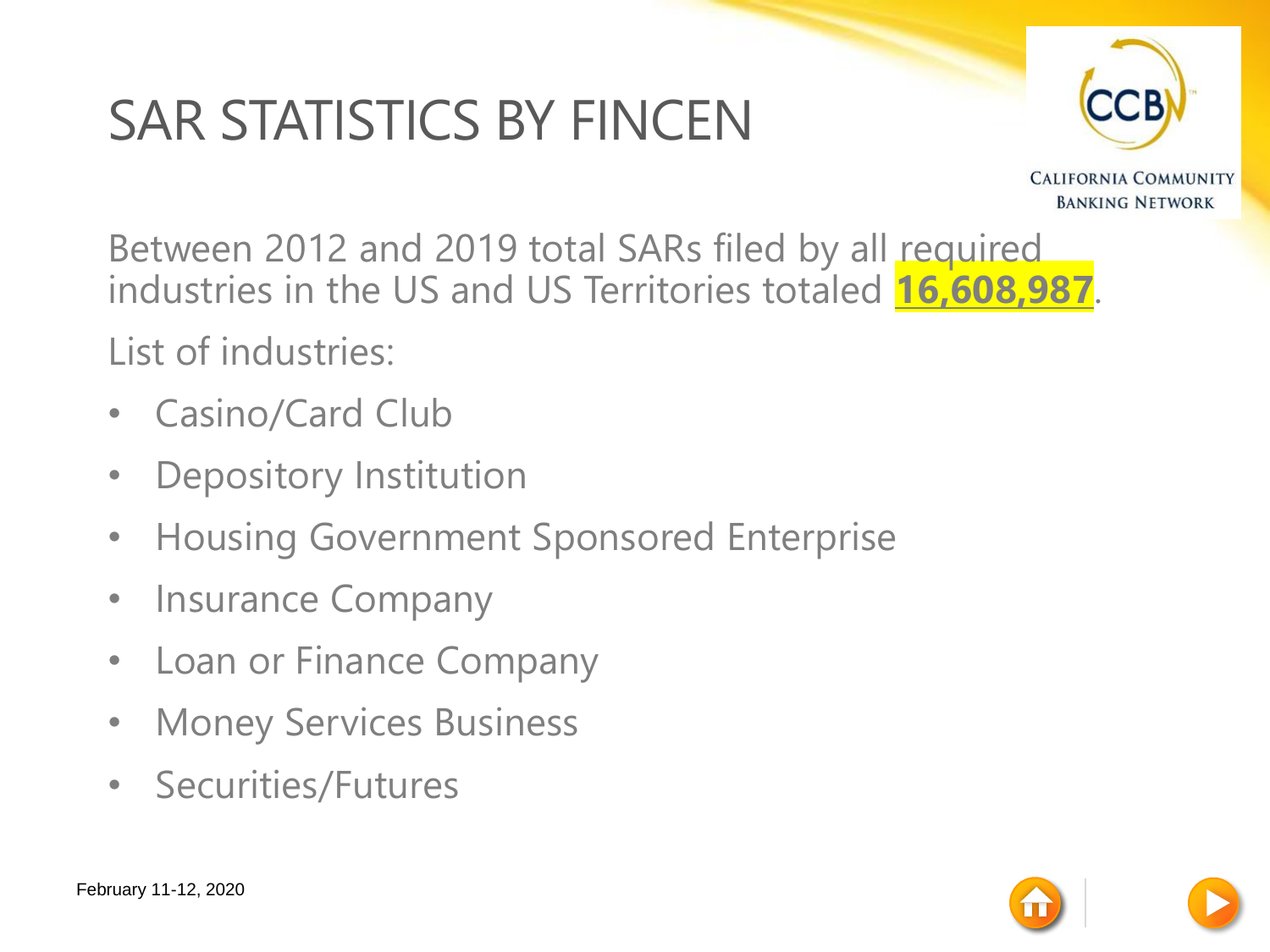#### PENALTIES/ENFORCEMENT ACTIONS

| <b>Date</b> | <b>Financial</b><br><b>Institution</b>                  | <b>Amount</b>             | <b>Reason</b>                                                                                                                                               |
|-------------|---------------------------------------------------------|---------------------------|-------------------------------------------------------------------------------------------------------------------------------------------------------------|
| 12/17/18    | <b>UBS Financial</b><br>Services Inc.<br>(Sec./Futures) | \$9.5M<br><b>CMP</b>      | <b>SEC/FINRA issued CMP due to inadequate</b><br>AML program that failed to detect and monitor<br>suspicious transactions and failed to file SARs           |
| 5/3/18      | Artichoke Joe's<br>Casino<br>(Card Club)                | \$550K<br><b>CMP</b>      | FinCEN determined casino failed to<br>implement an AML program to identify and<br>report criminal activity that took place in the<br>card club              |
| 2/27/17     | <b>Merchants</b><br><b>Bank of</b><br>California        | <b>\$7M</b><br><b>CMP</b> | Bank willfully violated BSA reporting<br>requirements failed to detect and report<br>suspicious activity on foreign correspondent<br>accts. & MSB customers |
| 1/19/17     | <b>Western Union</b><br>(MSB)                           | \$184M<br>\$586M          | Violation to implement effective AML program<br>among issues of failing to report suspicious<br>transactions from illegal activity.                         |

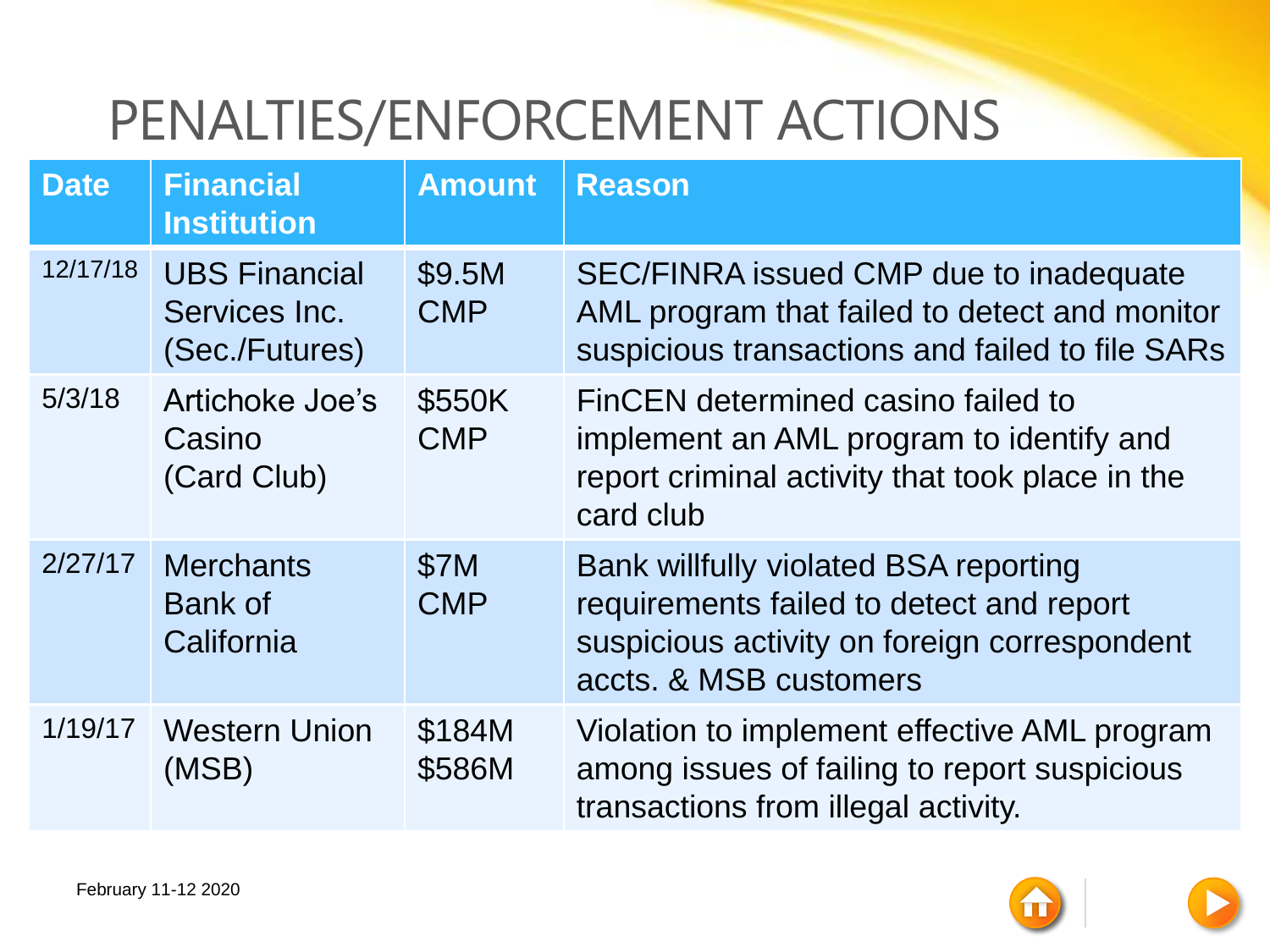#### RESOURCES

• FinCEN.gov

**CALIFORNIA COMMUNITY BANKING NETWORK** 

- <https://www.fincen.gov/resources/filing-information>
- [https://www.fincen.gov/frequently-asked-questions-regarding-fincen](https://www.fincen.gov/frequently-asked-questions-regarding-fincen-suspicious-activity-report-sar)suspicious-activity-report-sar
- <https://www.fincen.gov/reports/sar-stats>
- [https://www.fincen.gov/sites/default/files/shared/sarnarrcompletguidf](https://www.fincen.gov/sites/default/files/shared/sarnarrcompletguidfinal_112003.pdf) inal\_112003.pdf
- FFIEC Bank Secrecy Act/Anti-Money Laundering Examination Manual
	- <https://bsaaml.ffiec.gov/manual/Introduction/01>
- Financial Institution's policy and procedures
- Subscription services (e.g., World Check, LexisNexis, Clear, etc.)
- Websites: Google, Yahoo, etc.